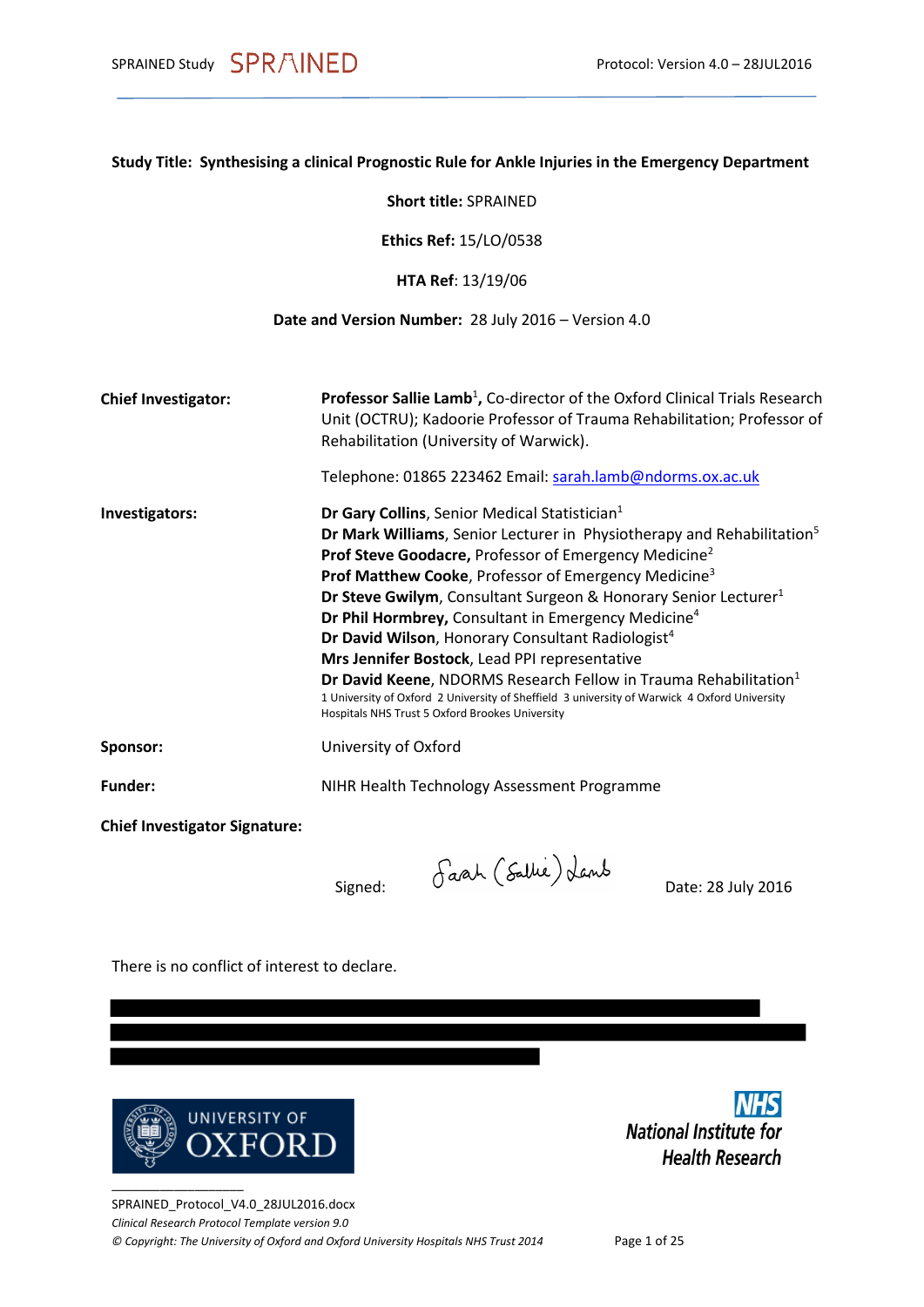# **TABLE OF CONTENTS**

| 1.  |       |  |  |  |  |  |
|-----|-------|--|--|--|--|--|
| 2.  |       |  |  |  |  |  |
|     | 2.1.  |  |  |  |  |  |
|     | 2.2.  |  |  |  |  |  |
|     | 2.3.  |  |  |  |  |  |
|     | 2.4.  |  |  |  |  |  |
| 3.  |       |  |  |  |  |  |
| 4.  |       |  |  |  |  |  |
| 5.  |       |  |  |  |  |  |
|     | 5.1.  |  |  |  |  |  |
|     | 5.2.  |  |  |  |  |  |
|     | 5.3.  |  |  |  |  |  |
| 6.  |       |  |  |  |  |  |
|     | 6.1.  |  |  |  |  |  |
|     | 6.2.  |  |  |  |  |  |
|     | 6.3.  |  |  |  |  |  |
|     | 6.4.  |  |  |  |  |  |
|     | 6.5.  |  |  |  |  |  |
|     | 6.6.  |  |  |  |  |  |
|     | 6.7.  |  |  |  |  |  |
|     | 6.8.  |  |  |  |  |  |
|     | 6.9.  |  |  |  |  |  |
| 7.  |       |  |  |  |  |  |
|     | 7.1.  |  |  |  |  |  |
| 8.  |       |  |  |  |  |  |
|     | 8.1.  |  |  |  |  |  |
|     | 8.2.  |  |  |  |  |  |
| 9.  |       |  |  |  |  |  |
| 10. |       |  |  |  |  |  |
|     | 10.1. |  |  |  |  |  |
|     | 10.2. |  |  |  |  |  |
|     | 10.3. |  |  |  |  |  |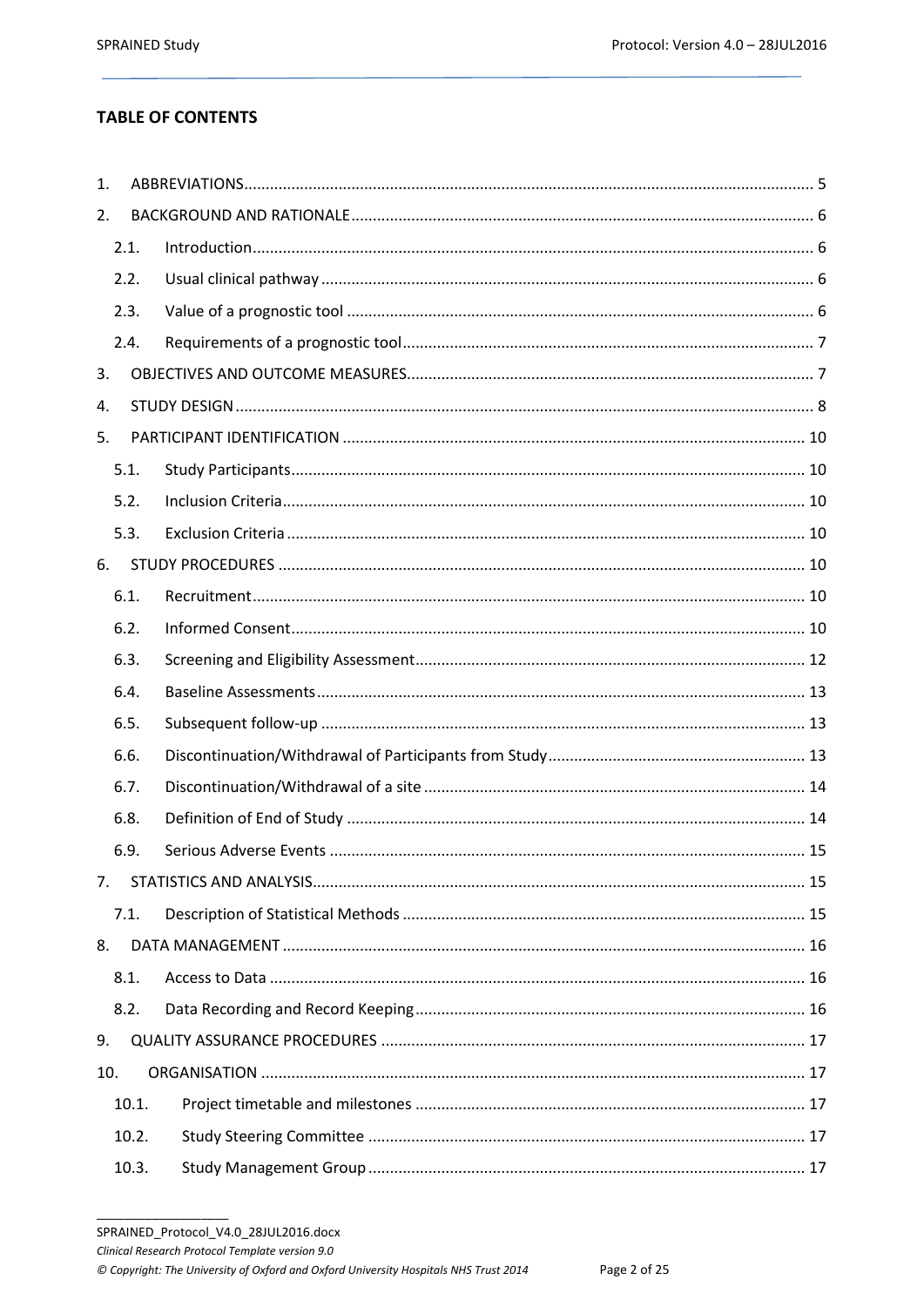| 10.4.   |  |  |  |  |
|---------|--|--|--|--|
| 11.     |  |  |  |  |
| 11.1.   |  |  |  |  |
| 11.1.1. |  |  |  |  |
| 11.1.2. |  |  |  |  |
| 11.2.   |  |  |  |  |
| 11.3.   |  |  |  |  |
| 12.     |  |  |  |  |
| 12.1.   |  |  |  |  |
| 12.2.   |  |  |  |  |
| 13.     |  |  |  |  |
| 14.     |  |  |  |  |
| 15.     |  |  |  |  |
| 16.     |  |  |  |  |
| 17.     |  |  |  |  |
| 18.     |  |  |  |  |
| 19.     |  |  |  |  |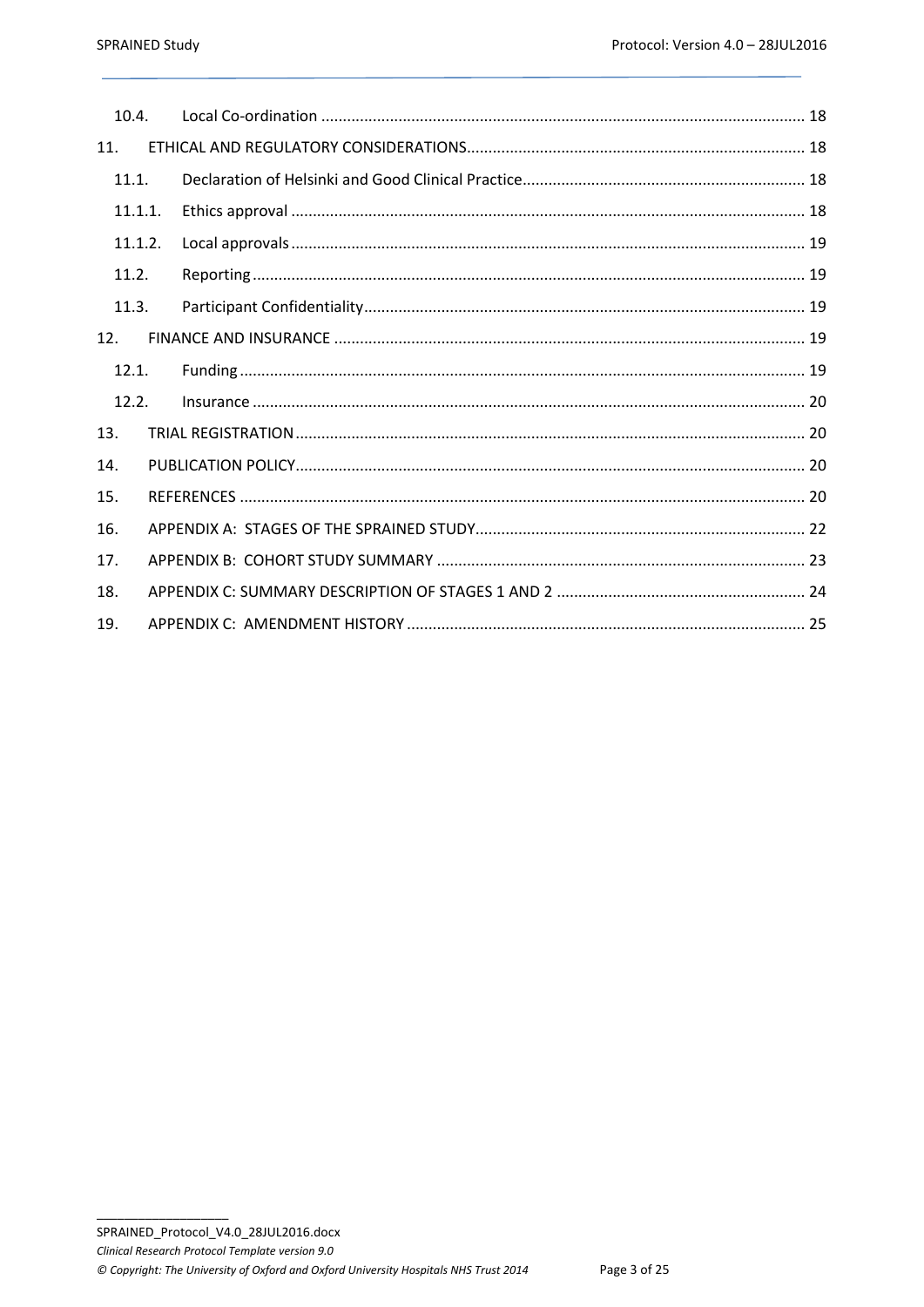#### SYNOPSIS

| <b>Study Title</b>          | Synthesising a clinical Prognostic Rule for Ankle INjuries in the<br><b>Emergency Department</b>                                                                                         |                                                                                                                                                                                                                                                            |  |
|-----------------------------|------------------------------------------------------------------------------------------------------------------------------------------------------------------------------------------|------------------------------------------------------------------------------------------------------------------------------------------------------------------------------------------------------------------------------------------------------------|--|
| <b>Short title</b>          | <b>SPRAINED</b>                                                                                                                                                                          |                                                                                                                                                                                                                                                            |  |
| <b>Study Design</b>         | A prognostic model validation study                                                                                                                                                      |                                                                                                                                                                                                                                                            |  |
| <b>Study Participants</b>   | Patients with acute ankle sprain at emergency departments or minor injury<br>units                                                                                                       |                                                                                                                                                                                                                                                            |  |
| <b>Planned Sample Size</b>  | 675 participants                                                                                                                                                                         |                                                                                                                                                                                                                                                            |  |
| <b>Planned Study Period</b> | Project 30 months. Participants in observational cohort study for total of 9<br>months                                                                                                   |                                                                                                                                                                                                                                                            |  |
|                             | <b>Objectives</b>                                                                                                                                                                        | <b>Outcome measures</b>                                                                                                                                                                                                                                    |  |
| Primary                     | To validate a clinical prognostic tool<br>that helps to detect risk of poor<br>outcome following ankle sprain for<br>patients presenting to Emergency<br>Departments/Minor Injury Units. | A composite measure indicating poor<br>outcome for participants at 9 months,<br>defined as either moderate/severe<br>pain and/or moderate/sever<br>functional difficulty and/or significant<br>lack of confidence in the ankle and/or<br>recurrent sprain. |  |
| Secondary                   | To record recovery of these patients<br>over 9 months in terms of function,<br>health-related quality of life and<br>health service resource use.                                        | Foot and Ankle Outcome Score<br>(FAOS), EuroQuol EQ-5D-3L and<br>health service resource use items.                                                                                                                                                        |  |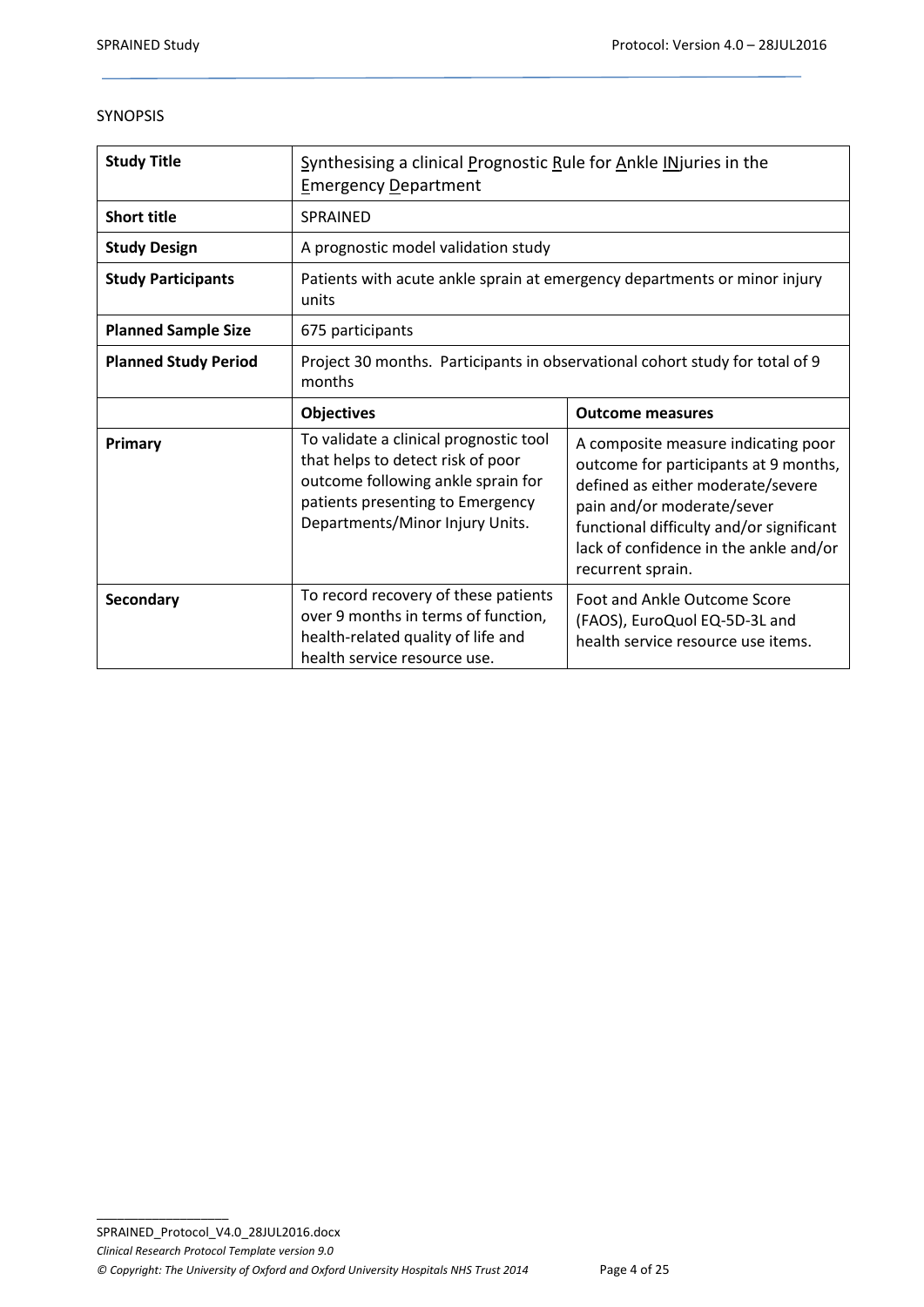### <span id="page-4-0"></span>**1. ABBREVIATIONS**

| CAI             | Chronic ankle instability                                                     |
|-----------------|-------------------------------------------------------------------------------|
| CAST            | <b>Collaborative Ankle Support Trial</b>                                      |
| CI.             | Chief Investigator                                                            |
| <b>CRF</b>      | Case Report Form                                                              |
| <b>CRN</b>      | <b>Clinical Research Network</b>                                              |
| <b>CTRG</b>     | Clinical Trials & Research Governance, University of Oxford                   |
| <b>ED</b>       | <b>Emergency Department</b>                                                   |
| <b>GCP</b>      | <b>Good Clinical Practice</b>                                                 |
| GP              | <b>General Practitioner</b>                                                   |
| ICF             | <b>Informed Consent Form</b>                                                  |
| <b>ICH</b>      | International Conference of Harmonisation                                     |
| <b>MNGT</b>     | Modified Nominal Group Technique                                              |
| <b>NHS</b>      | <b>National Health Service</b>                                                |
| <b>NIHR HTA</b> | National Institute for Health Research Health Technology Assessment programme |
| <b>NRES</b>     | <b>National Research Ethics Service</b>                                       |
| <b>OCTRU</b>    | Oxford Clinical Trials Research Unit                                          |
| PI              | Principal Investigator                                                        |
| PIL             | Participant/ Patient Information Leaflet                                      |
| PPI             | Patient and public Involvement                                                |
| R&D             | NHS Trust R&D Department                                                      |
| <b>REC</b>      | <b>Research Ethics Committee</b>                                              |
| SOP             | <b>Standard Operating Procedure</b>                                           |
| SSC             | <b>Study Steering Committee</b>                                               |
| UK              | United Kingdom                                                                |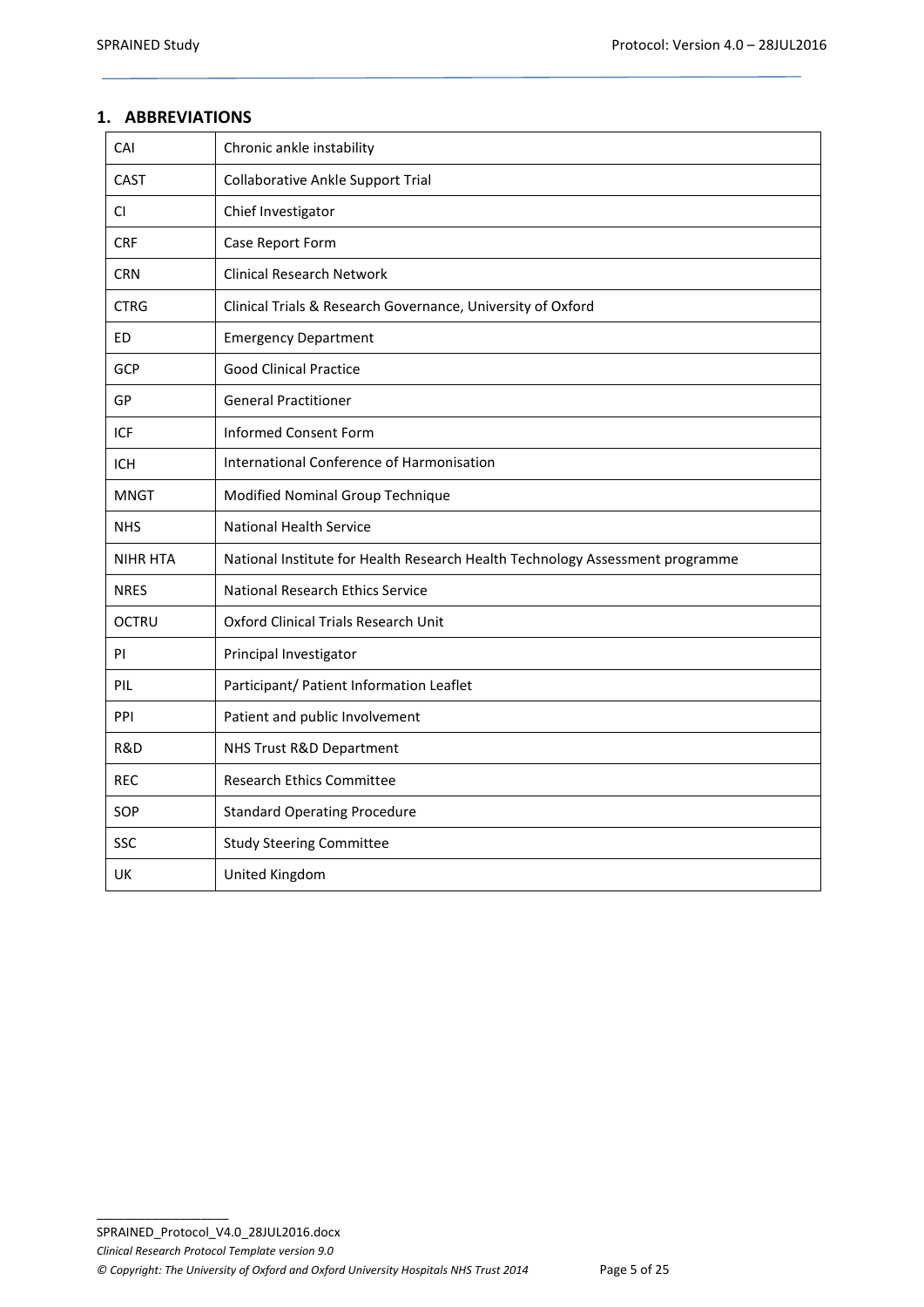# <span id="page-5-1"></span><span id="page-5-0"></span>**2. BACKGROUND AND RATIONALE**

### **2.1. Introduction**

Ankle sprains are one of the most common musculoskeletal injuries. Up to 1.5 million people a year in the United Kingdom (UK) attend the Emergency Department (ED) with a sprained ankle. The vast majority of sprains are of the lateral (outside) ligaments, and vary from minor stretching (Grade I, mild sprain) to a complete tear (Grade III, complete sprain). The health costs of managing moderate to severe sprains with a tubi-grip support are on average £135 per sprain, although costs of operative treatment and/or physiotherapy are considerably greater. Including work absence the costs are approximately £900 per patient (2005 prices), with an average of 7 days work absence. $1$ 

Recovery can be protracted particularly for more severe injury. Recent systematic reviews conclude that approximately 30% of people have problems one year after an ankle sprain depending on the outcome measured and perhaps more importantly, the sampling frame.<sup>23</sup> One sequel, chronic ankle instability (CAI) is implicated in the development of ankle osteoarthritis, even without an acute osteochondral lesion.<sup>4</sup> Many studies are restrictive in their sampling frame, either to elite athletes and exclude younger and older people. Studies also have variable inception and follow up points which further complicates interpretation. We report an estimate of 30% for poor outcome at 9 months in the Collaborative Ankle Support Trial (CAST) dataset.<sup>1</sup> Studies agree that recovery plateaus around 9 months, and that residual disability after this point is likely to be persistent.<sup>5</sup>

#### <span id="page-5-2"></span>**2.2. Usual clinical pathway**

Assessment of the injury in the acute phase is challenging, the ankle is often so swollen and painful that it cannot easily be touched. Most patients are advised to rest, elevate, apply ice and compression, and are often issued with crutches. Use of X-ray has been effectively controlled through the Ottawa guidance,<sup>6</sup> with only the most concerning injuries being X-rayed (or equivalent) to exclude fracture. Where clinicians are concerned about the degree of injury, most providers operate a system of review within weeks in a trauma or equivalent injury service. This time frame allows dissolution of some swelling, and greater certainty in ascertainment of injury severity and presence of other significant mechanical derangement.<sup>7</sup> Treatment options at this stage include further watchful waiting, diagnostics, intensive physiotherapy or immobilisation. Surgery may be considered at this stage, although most centres would initiate a test of conservative treatment first.

#### <span id="page-5-3"></span>**2.3. Value of a prognostic tool**

\_\_\_\_\_\_\_\_\_\_\_\_\_\_\_\_\_\_\_

We propose to develop a prognostic tool and will assess its use in EDs and Minor Injury Units (MIUs) in terms of ability to predict outcome for patients who have had an ankle sprain, and will identify patients likely to experience poor outcome. There are effective treatments for ankle sprain available, and it is generally accepted that early intervention is preferable. There is an opportunity to introduce better prognostic information in these settings which could yield benefit to the NHS and to patients as follows; (1) Increase the certainty that an early ankle review is merited, and avoid unnecessary appointments (2) Allow appropriate targeted treatments and diagnostics to be used earlier in the recovery pathway, and (3) Be re-assured that patients not followed up are on a positive recovery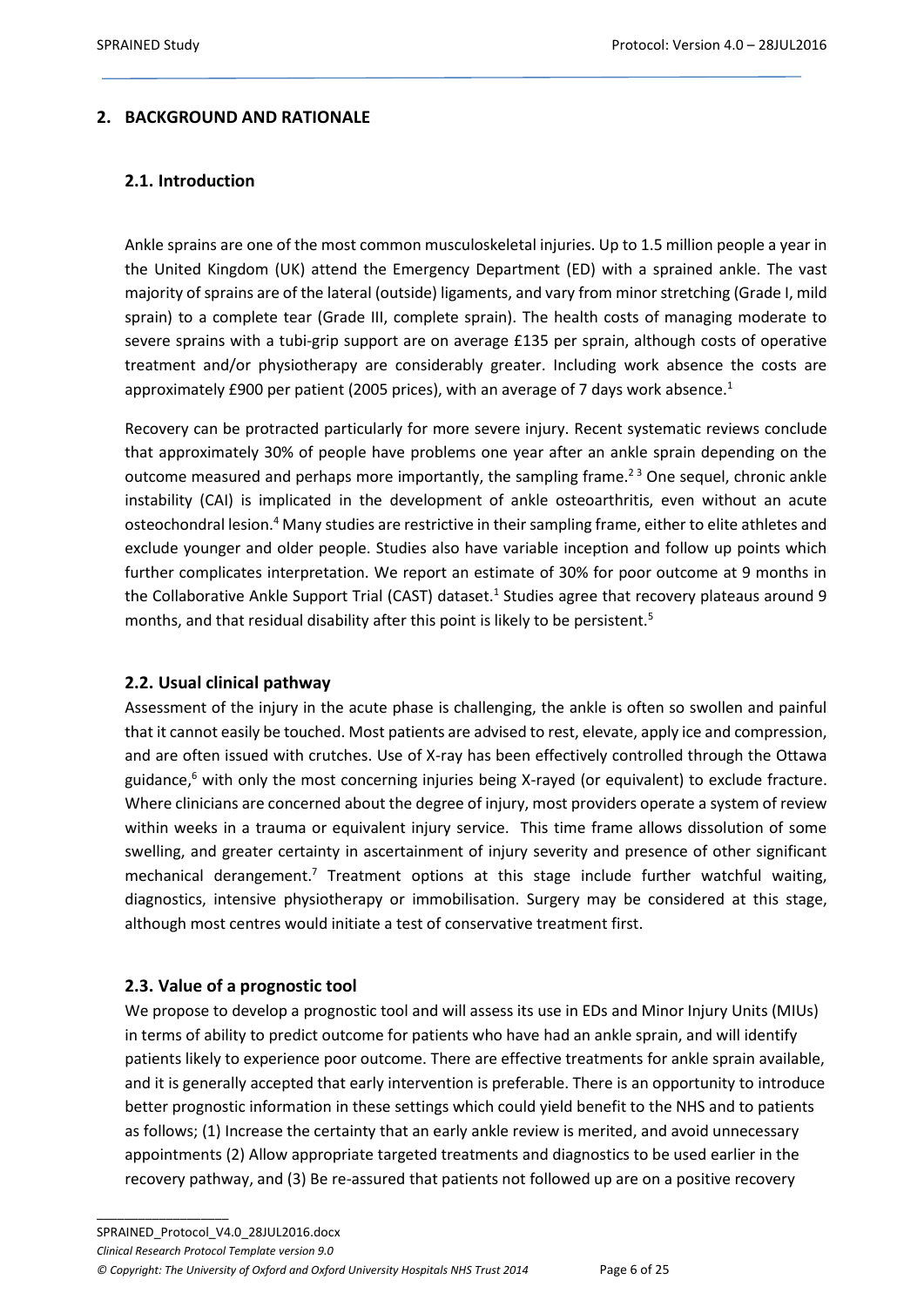trajectory. Patient volume is a key issue for sprains. NHS cost savings will accrue if treatments are more efficiently targeted.

Any prognostic tool document to be used in ED/MIU needs to be simple to complete. Ideally a tool which requires a once only administration is preferable, although there are several possibilities which we will explore in the development stage using both the dataset from the Collaborative Ankle Support Trial (CAST) and feedback from a consensus group meeting involving both clinicians and patients. The issues that we will explore during development will be variable selection, timing and method (self-report versus clinical examination).

# <span id="page-6-0"></span>**2.4. Requirements of a prognostic tool**

To be considered useful, a prediction tool should be clinically meaningful, accurate (well calibrated with good discrimination) and generalizable (have been externally validated). Many prognostic tools are developed using datasets that are too small, are not sufficiently generalizable, have questionable methodological quality (in particular no internal or external validation), and use inadequate statistical methods (e.g.  $R^2$  from multivariate regression).

# <span id="page-6-1"></span>**3. OBJECTIVES AND OUTCOME MEASURES**

The aim is to validate a prognostic tool for use in EDs/MIUs for patients with acute ankle sprain in order to identify those in whom recovery may be substantially prolonged or incomplete and additional investigation or treatment is indicated. Specifically we will externally validate and optimise the developed tool by recruiting a new cohort of 675 patients from a representative group of NHS EDs and MIUs. Before patient recruitment begins the tool will have been developed and internally validated using the CAST data set and then optimised and formatted using findings from a systematic review and consensus process involving clinician and patient perspectives (see Appendix C).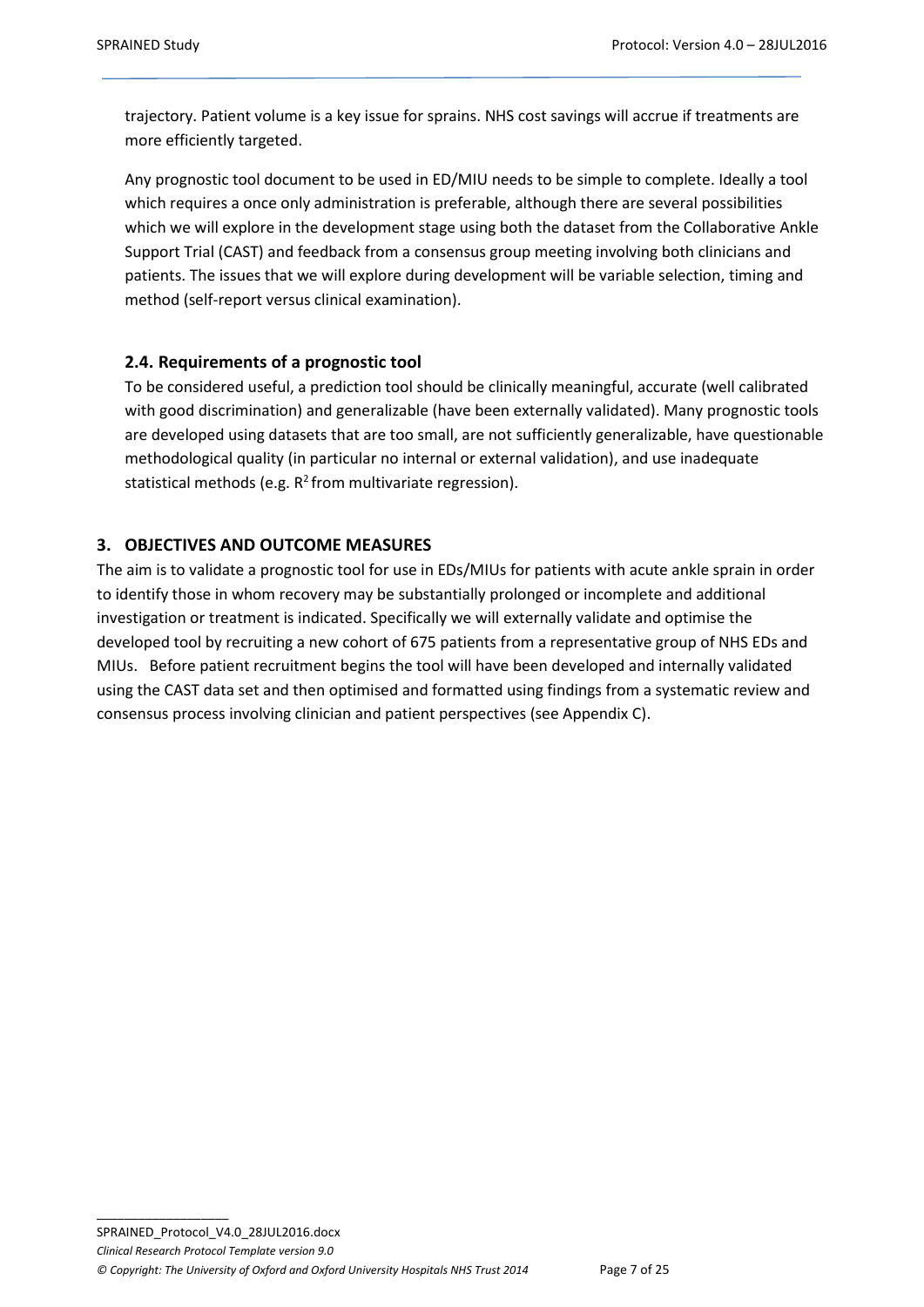| <b>Objectives</b>                                                                                                                                                                                                                                                                                                                                                                                       | <b>Measures</b>                                                                                                                                                                                                                                                                                                                                                                                                                                                                                                                                                                                                                                                                                         | Time point(s) of<br>evaluation of<br>outcome measures                                                                                   |
|---------------------------------------------------------------------------------------------------------------------------------------------------------------------------------------------------------------------------------------------------------------------------------------------------------------------------------------------------------------------------------------------------------|---------------------------------------------------------------------------------------------------------------------------------------------------------------------------------------------------------------------------------------------------------------------------------------------------------------------------------------------------------------------------------------------------------------------------------------------------------------------------------------------------------------------------------------------------------------------------------------------------------------------------------------------------------------------------------------------------------|-----------------------------------------------------------------------------------------------------------------------------------------|
| <b>Primary Objective</b><br>To validate a clinical prognostic tool<br>that helps to detect risk of poor<br>outcome following ankle sprain for<br>patients presenting to Emergency<br>Departments/Minor Injury Units.<br><b>Secondary Objective</b><br>To record recovery of these<br>patients over 9 months in terms of<br>function, health-related quality of<br>life and health service resource use. | 1 Baseline Clinical Dataset<br>This includes demographic and standard<br>clinical information about the ankle and<br>questions that form the SPRAINED Study<br>Prognostic Tool (clinician and/or patient<br>completed).<br>2 Follow-up<br>A. Validated Foot and Ankle<br><b>Outcome Score</b><br>B. Validated health related quality<br>of life (EuroQuol EQ-5D-3L)<br>C. Health resource use<br>D. Question on re-injury<br>A composite primary outcome measure<br>will be defined, indicating poor outcome<br>for participants at 9 months (defined as<br>either:<br>1) moderate/severe pain and/or<br>2) moderate/severe functional difficulty<br>and/or<br>3) significant lack of confidence in the | At initial ED/MIU<br>presentation and up<br>to 4 weeks after<br>study registration.<br>At 4 and 9 months<br>after study<br>registration |
|                                                                                                                                                                                                                                                                                                                                                                                                         | ankle and/or<br>4) recurrent sprain).                                                                                                                                                                                                                                                                                                                                                                                                                                                                                                                                                                                                                                                                   |                                                                                                                                         |

# <span id="page-7-0"></span>**4. STUDY DESIGN**

\_\_\_\_\_\_\_\_\_\_\_\_\_\_\_\_\_\_\_

The SPRAINED study has three stages, culminating in an observational validation cohort study. For details of Stages 1 and 2 (model development, systematic review and expert consensus process), please see Appendix C.

In Stage 3 the SPRAINED study will recruit 675 participants across a minimum of 5 EDs and MIUs. This stage will externally validate the prognostic tool developed by the research team in Stages 1 and 2. We cannot be completely certain how the cohort study will run until the results of Stages 1 and 2 are synthesised. Currently we have assumed that the tool will be used at initial ED attendance and once more, up to 4 weeks after study registration. Depending on the final format, the patient or ED clinicians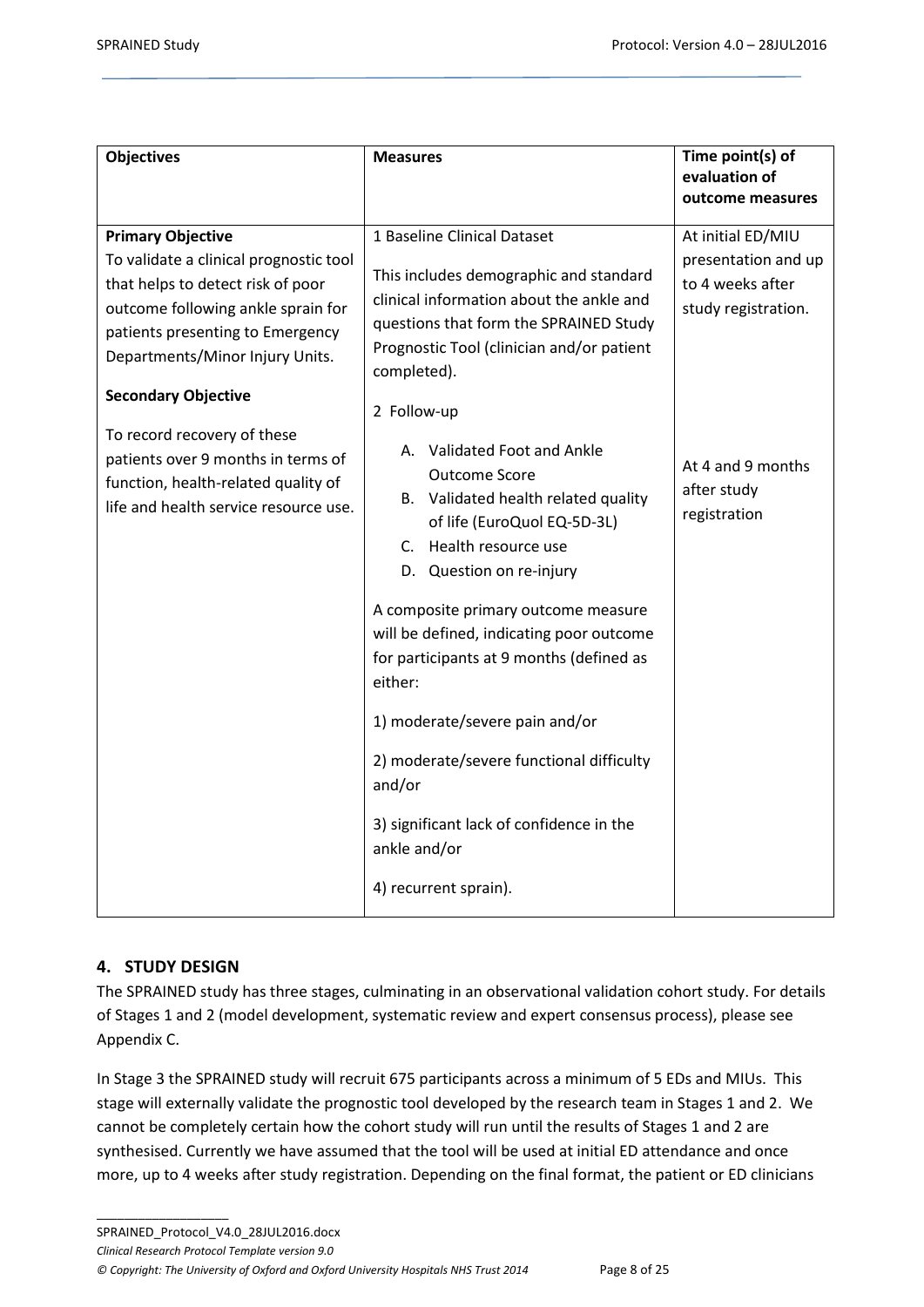will be asked to complete the SPRAINED study prognostic tool. The results of the tool would be computed after final follow up. At 4 weeks prognostic and other relevant information will be collected either online, or via telephone/post. Follow up data will be collected from participants at 4 and 9 months via telephone or postal questionnaire and will include capture of severe and persistent symptoms, the validated Foot and Ankle Outcome Score,<sup>8</sup> health service resource use and health related quality of life (EuroQuol EQ-5D-3L)<sup>9</sup>.



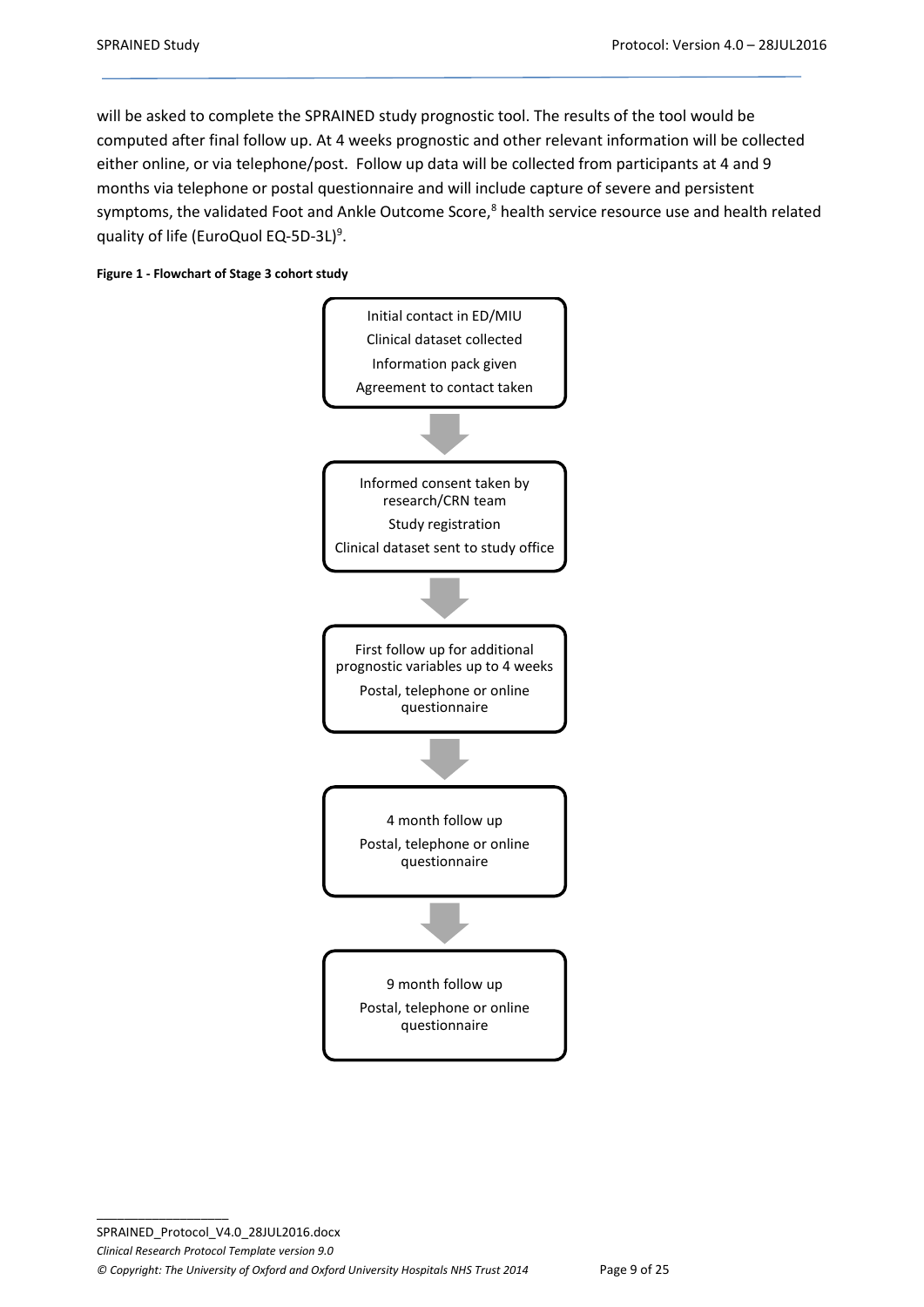### <span id="page-9-1"></span><span id="page-9-0"></span>**5. PARTICIPANT IDENTIFICATION**

### **5.1. Study Participants**

Patients with an acute (<7days) ankle sprain of any severity aged 16 years or over presenting to participating EDs/MIUs.

This is a cohort study, participants are not randomised and do not receive medical intervention other than standard care.

#### <span id="page-9-2"></span>**5.2. Inclusion Criteria**

- Participant is willing and able to give informed consent for participation in the study
- Male or Female, aged 16 years or above
- <span id="page-9-3"></span>Diagnosed with acute ankle sprain (≤ 7 days old)

#### **5.3. Exclusion Criteria**

- Ankle fracture (excluding flake fracture ≤ 2mm)
- Other recent (≤ 3 months) lower limb fracture

#### <span id="page-9-5"></span><span id="page-9-4"></span>**6. STUDY PROCEDURES**

#### **6.1. Recruitment**

A minimum of 5 NHS EDs and MIUs will participate to recruit 675 participants. Each site will recruit for approximately 10 months, with a target recruitment rate of approximately 15 patients per month, per site.

The lead site is Oxford University Hospital NHS Trust.

The initial approach will be made by a member of the ED/MIU clinical team. All potentially eligible patients will be given an oral explanation of the study along with a Patient Information Sheet in the department. Posters will be displayed in all participating departments to inform participants the study is taking place.

#### <span id="page-9-6"></span>**6.2. Informed Consent**

\_\_\_\_\_\_\_\_\_\_\_\_\_\_\_\_\_\_\_

The informed consent process will be carried out by a qualified health care professional with delegated authority from the Principal Investigator (PI). We anticipate in most sites this will be a research nurse/Allied Health Professional (AHP) who will be a part of the local Clinical Research Network team. Prior to consent to participate in the study, the patient will be asked by a member of the local clinical team for permission to allow the local research team to speak to them, either in person or by telephone, to take forward the informed consent process.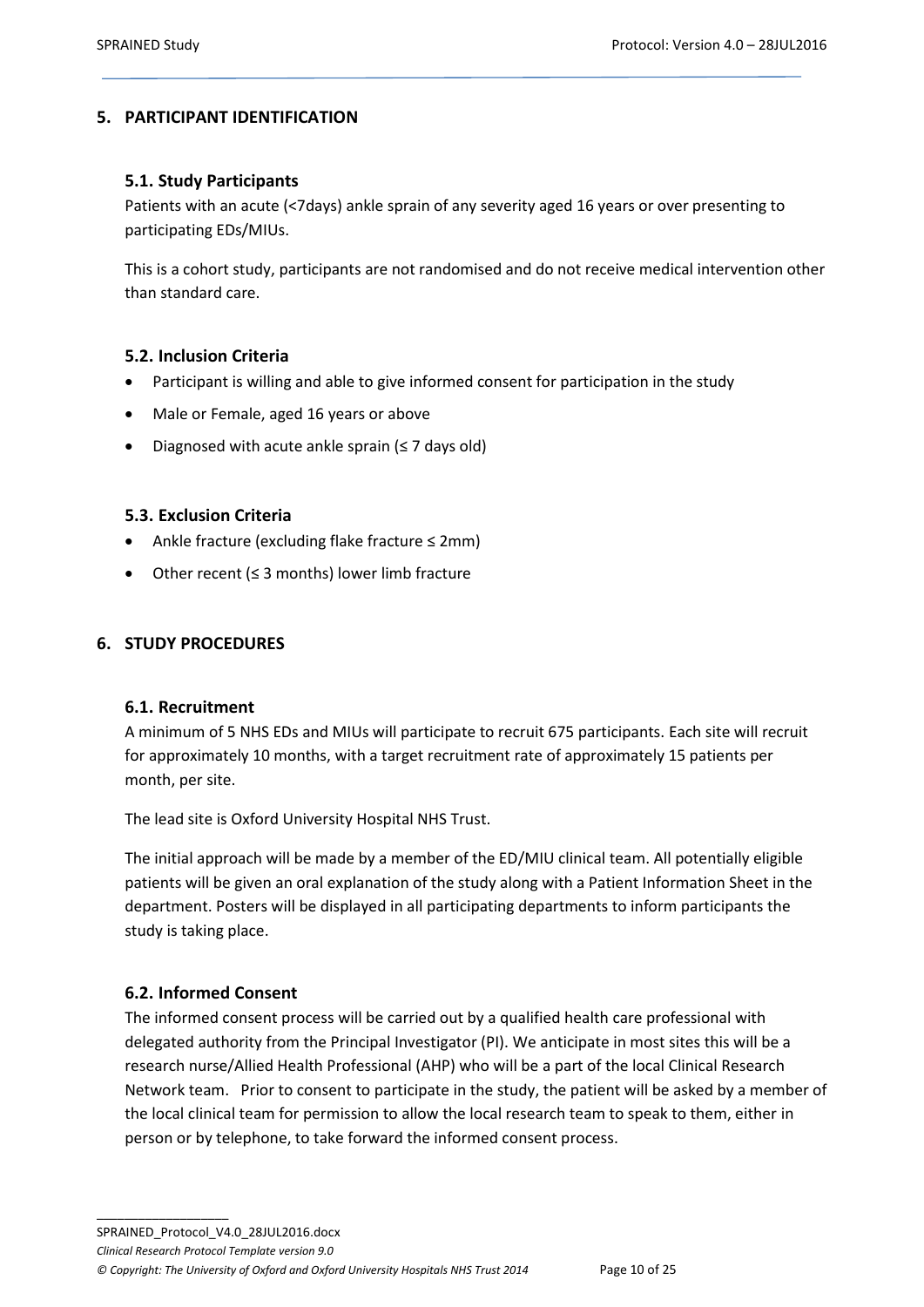In a busy ED/MIU it is possible participants will be discharged quickly and the use of telephone consent will therefore aid the recruitment process.

Formal consent to participate will be either in person or by post or by telephone. Before any data is provided to the study team the participant will either personally sign and date the latest approved version of the Informed Consent form (ICF), or consent will be recorded by a member of the local team on an Oral Consent Form during the informed consent telephone call.

Participants will be consenting to allow the study to use the clinical dataset collected in the ED attendance and up to 4 weeks following study registration (SPRAINED study prognostic tool and any additional important information), as well as follow up questionnaires at 4 and 9 months which map the recovery trajectory and final recovery status at 9 months. A questionnaire at 4 months will serve as reminder of the study, and as loss to follow up is likely to become larger over time, will ensure that we have responses on as many participants as possible.

Written and verbal versions of the Participant Information Leaflet (PIL) and ICF will be presented to the participants detailing no less than: the exact nature of the study; what it will involve for the participant; the implications and constraints of the protocol; the known side effects and any risks involved in taking part. It will be clearly stated that the participant is free to withdraw from the study at any time for any reason without prejudice to future care, and with no obligation to give the reason for withdrawal.

The participant will have the opportunity to question the clinical/research team, and may wish to consult their GP or other independent parties to decide whether they will participate in the study. Written informed consent will be obtained by means of participant dated signature and dated signature of the person who presented and obtained the informed consent. Oral informed consent will be obtained by means of the dated signature of the local team member taking consent over the telephone. The person who obtained the consent will be suitably qualified and experienced, and have been authorised to do so by the PI.

A copy of the completed written or oral ICF will be retained by the participants (or posted to the participant in the case of oral consent). One copy will be sent to the study coordinating team in Oxford. The original signed Consent Form will be retained in the medical notes, and a copy held in the Investigator Site File (ISF). Holding a copy in the coordinating office will facilitate central monitoring, consent forms will be held in a secure location separately from any study data.

The PIL will outline that the participants name and contact details (including mobile, phone and email), will be collected to facilitate follow up and full data collection. A copy will sent to the study coordinating team in Oxford. These details may be used by the study team to check contact details using the Health and Social Care Information Centre and other central UK NHS bodies, and to provide other basic study-related information that may be needed for follow up.

The ICF will also ask for permission to allow access to participant data by responsible members of the University of Oxford or the NHS Trust for monitoring and/or audit of the study to ensure we are complying with regulations

Permission will be obtained to inform the participants GP of study participation.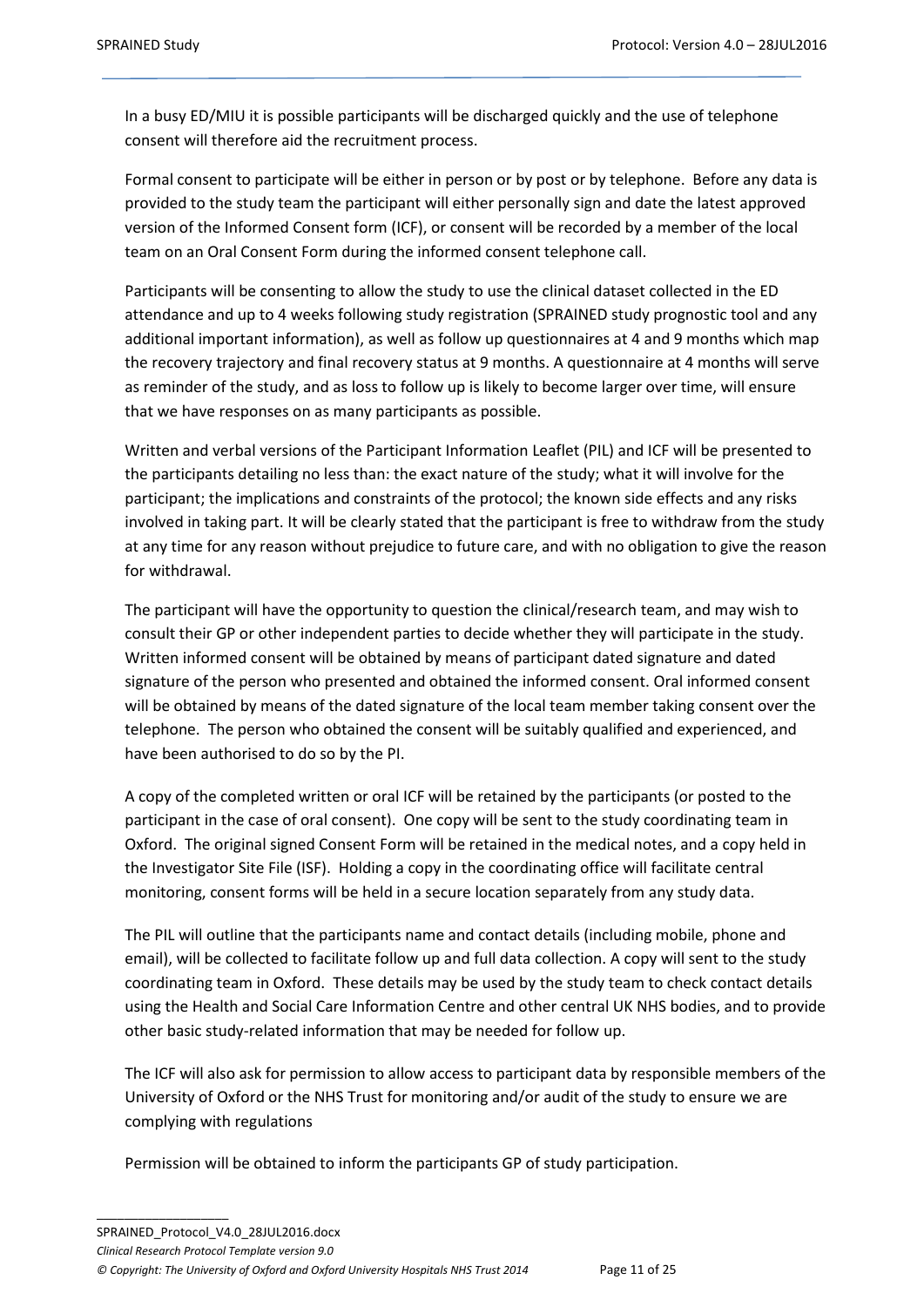A minimum, anonymised data set on people declining (age, gender and severity of sprain) will be collected for the purposes of estimating generalizability of the population recruited.

Some participants will also be given the option to opt in to the use of Dynamic Consent – an electronic tool that will allow participants to engage with the study team online and receive updates on how the study is progressing. The option to use Dynamic Consent will be introduced in the later stages of the recruitment phase, to allow participating centres to fully establish their recruitment systems before adding an additional element to the consent process.

Participants will be consented in the same manner as at the start of the study, but in addition will be asked if they would like to be able to engage with the study online. If they agree, within a week of joining the project they will be sent an email with details of how to access their secure electronic personal profile, which they will access with a username and password. Through this profile they will be able to review their consent choices, and be able to change their preferences as the study progresses. The website will provide a channel of communication between the research team and the study participants to enable the team to send reminders that participants should expect to receive the follow up questionnaires, which we anticipate will help to improve the completion and return rates as the study progresses, while enabling participants to clearly follow their progression through the study and to receive updates on how it is going. Because the study is observational we will not be providing any information that might alter participants' behaviour during their recovery period, and whether participants choose to engage via Dynamic Consent or not is not anticipated to have any influence on the central study or its scientific validity. The purpose of the use of Dynamic Consent is to see whether it improves response rates to the questionnaires – which will be compared between participants that do not sign up to Dynamic Consent (including those that are not offered it as an option in the early stages of recruitment) and those that do. It will not necessarily replace the approved consent procedure, if we encounter substantial site difficulties (for example, the uptake into the study, the amount of time incurred with the new systems are too cumbersome) then the original, approved strategy will be used.

If participants are willing to trial the Dynamic Consent website as part of their research study experience, we will offer the opportunity for them to provide comments on this experience once the SPRAINED study has finished.

# <span id="page-11-0"></span>**6.3. Screening and Eligibility Assessment**

Patients will be screened by the ED/MIU clinicians on admission to departments. This may happen in triage or subsequent assessment. The clinician will administer the study Clinical Dataset Form (and complete the SPRAINED study prognostic tool questions), and record responses and findings from their clinical examination. We anticipate that completion of the form will fall into the scope of any practitioner who is capable of taking a history and performing a simple ankle examination. In standard practice this would be nursing, medical, surgical or physiotherapy staff with experience or training in basic orthopaedic and injury management. The short Clinical Dataset Form serves three purposes (1) collection of routine core clinical data set in a tick box format, (2) A tick box to ensure that clinicians have provided potential participants with the trial information pack and a brief explanation of the trial, and (3) A tick box to record whether the patient has given permission for a member of the research team make contact to discuss the study further and complete the informed consent process.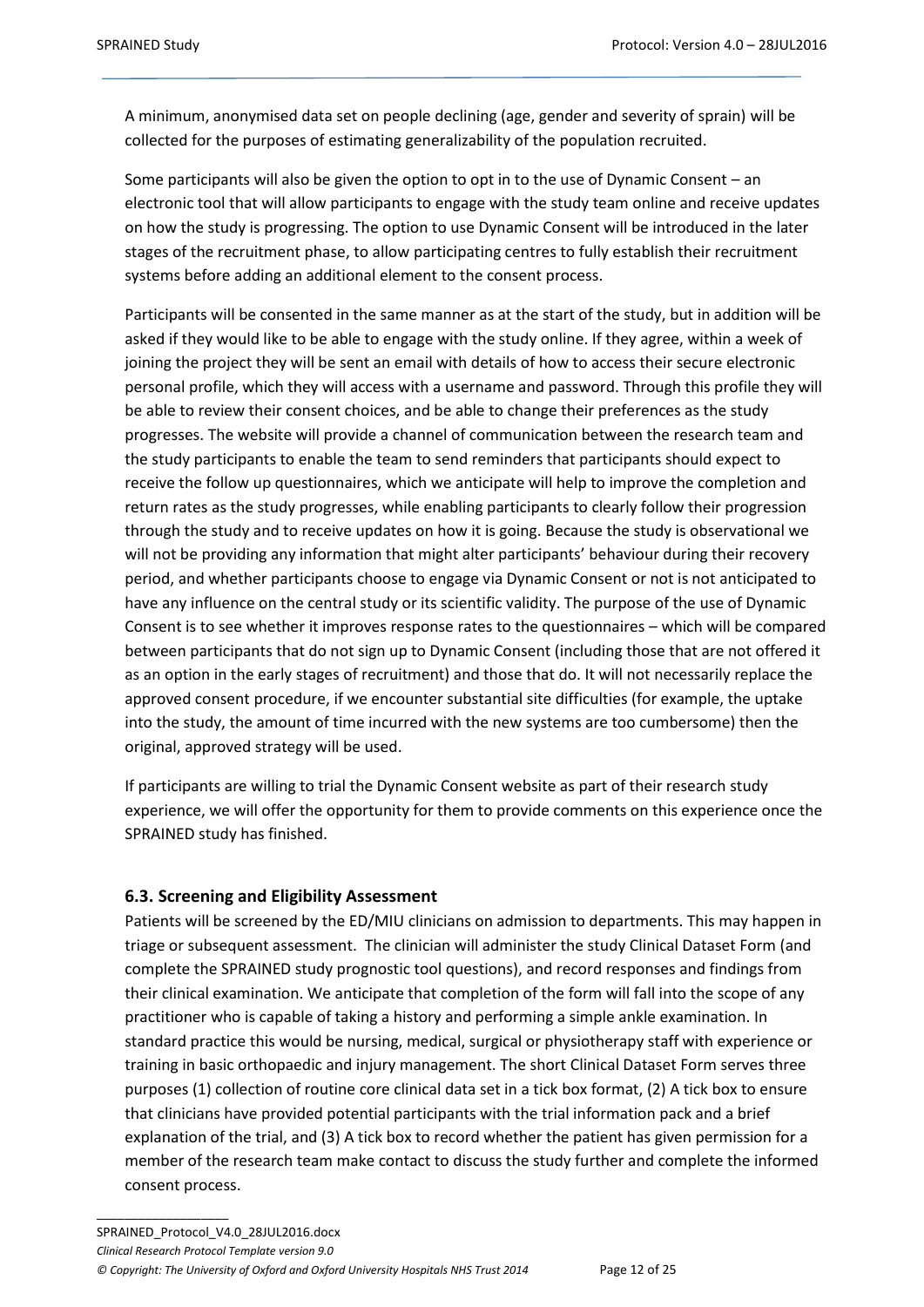One copy of the Clinical Dataset Form will be filed to the medical notes as a treatment record and a second copy, where agreement is given, is passed to the local research team. The team member will contact the patient and continue the informed consent process. Only when consent has been obtained is the clinical dataset sent to the central study office. The clinical dataset of patients who do not agree to the study will remain at the site in medical notes. These will provide ED attendance statistics against the number of people being approached. Audits will be performed periodically by the local team to inform generalizability of the recruited population.

### <span id="page-12-0"></span>**6.4. Baseline Assessments**

Baseline data will be collected on the clinician-completed Clinical Dataset Form which includes:

- 1. Demographics (name, age, contact details)
- 2. Patient history
- 3. Clinical examination
- 4. Clinical Investigation
- 5. Clinical Management
- 6. Clinical Diagnosis
- 7. Prognostic tool questions
- 8. Agreement for research team to contact patient

Participant contact details will be collected at baseline to facilitate study follow up. This will include full name, address, NHS number, mobile and/or telephone number, email address and a preferred time to be contacted. Reasons for declining the study will be collected if given.

#### <span id="page-12-1"></span>**6.5. Subsequent follow-up**

Follow up data will be collected by postal, electronic or telephone questionnaires.

Follow up 1: Up to 4 weeks after study registration – this will be conducted by electronic, telephone or postal questionnaire. Questions are unconfirmed at this time (awaiting results of stages 1 and 2), but are likely to be:

- 1. Current clinical status
- 2. Examination findings

Follow up 2 and 3: At 4 and 9 months – will be conducted by postal, electronic or telephone questionnaire.

Questions will be:

- 1. Foot and Ankle Outcome Score (FAOS)<sup>8</sup>
- 2. Health service resource use
- 3. Health related quality of life (EuroQuol EQ-5D)<sup>9</sup>

#### <span id="page-12-2"></span>**6.6. Discontinuation/Withdrawal of Participants from Study**

*Clinical Research Protocol Template version 9.0*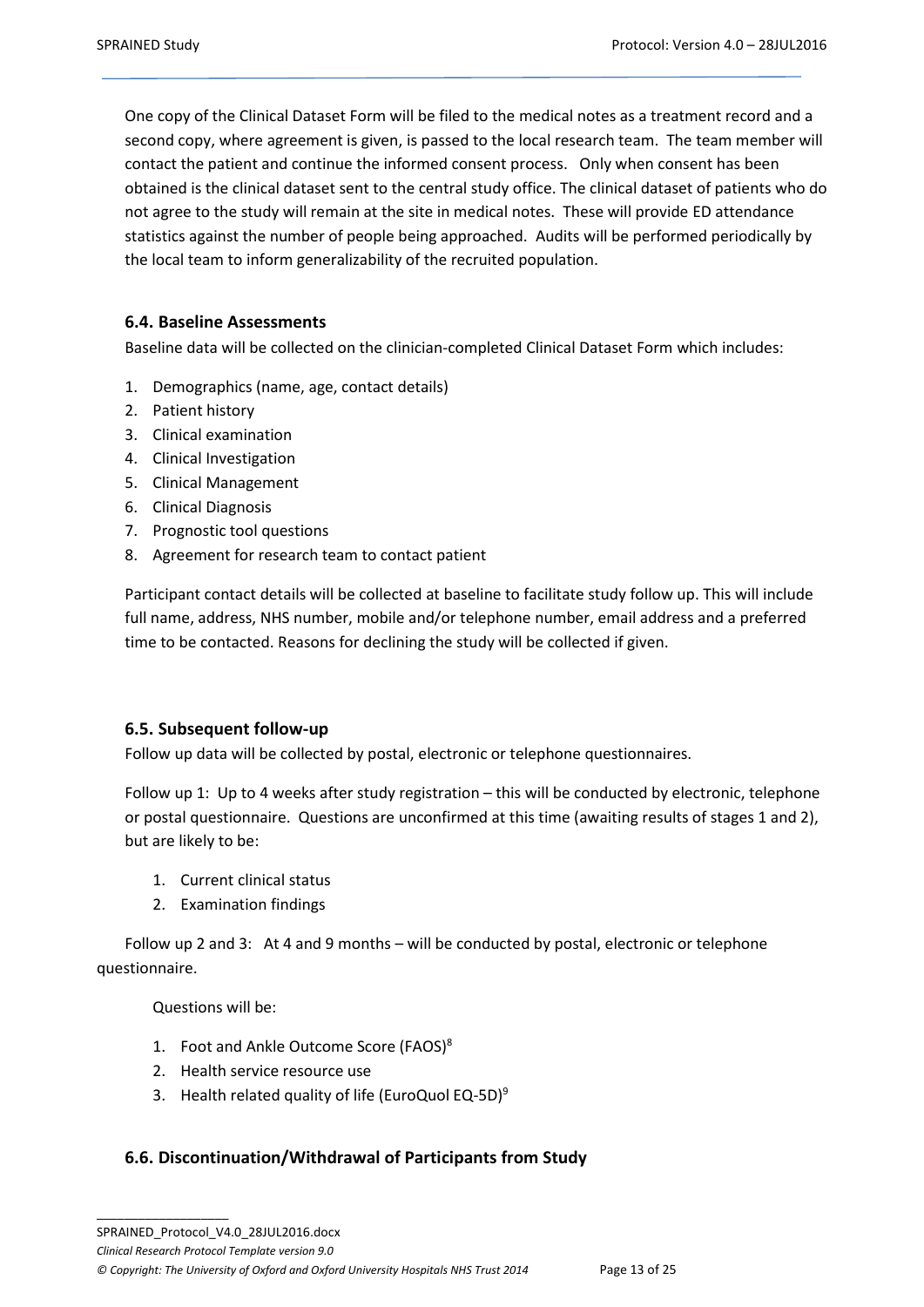Each participant has the right to withdraw from the study at any time. In addition, the Investigator may discontinue a participant from the study at any time if the Investigator considers it necessary for any reason including:

- Ineligibility (either arising during the study or retrospectively having been overlooked at screening)
- Significant protocol deviation
- Withdrawal of Consent
- Loss to follow up

The reason for withdrawal will be recorded in the Study Withdrawal Form.

We will use a small financial incentive (£5) in the form of vouchers at the 9 month follow up only in order to maximise the follow up rate. This will improve the scientific quality of the study, and save time and effort in chasing non-returned questionnaires by the study team. <sup>10</sup>

### <span id="page-13-0"></span>**6.7. Discontinuation/Withdrawal of a site**

Recruitment and screening data will be monitored by the trial team. This will also be reviewed by the Trial Management Group and the Study Steering Committee (SSC). Where necessary, after appropriate support, if a site has persistent low recruitment a site may be required to close and resources used to establish another site.

Participants that have agreed to take part in the Dynamic Consent study will be able to access their consent choices online, and change their mind regarding certain aspects of the study, for example whether they would like to be contact by email or not. Participants that want to change their preferences will visit the website and select the appropriate option to indicate that they would like to withdraw from a specific aspect of the study, or change how they wish to be contacted. There will be a 'cooling off period' of 7 days for withdrawal choices, and the research team will receive a notification of this decision, to allow them to follow up with the participant. After 7 days the participant will have formally withdrawn from the specific aspect of the study. Participants will also be able to withdraw from the Dynamic Consent part of the study, without withdrawing from SPRAINED at any point during the study, and in this case their online profile will be deleted following the 7 day cooling off period.

#### <span id="page-13-1"></span>**6.8. Definition of End of Study**

The end of study is the dates of the last 9 month follow up of the last study participant, if follow up is possible.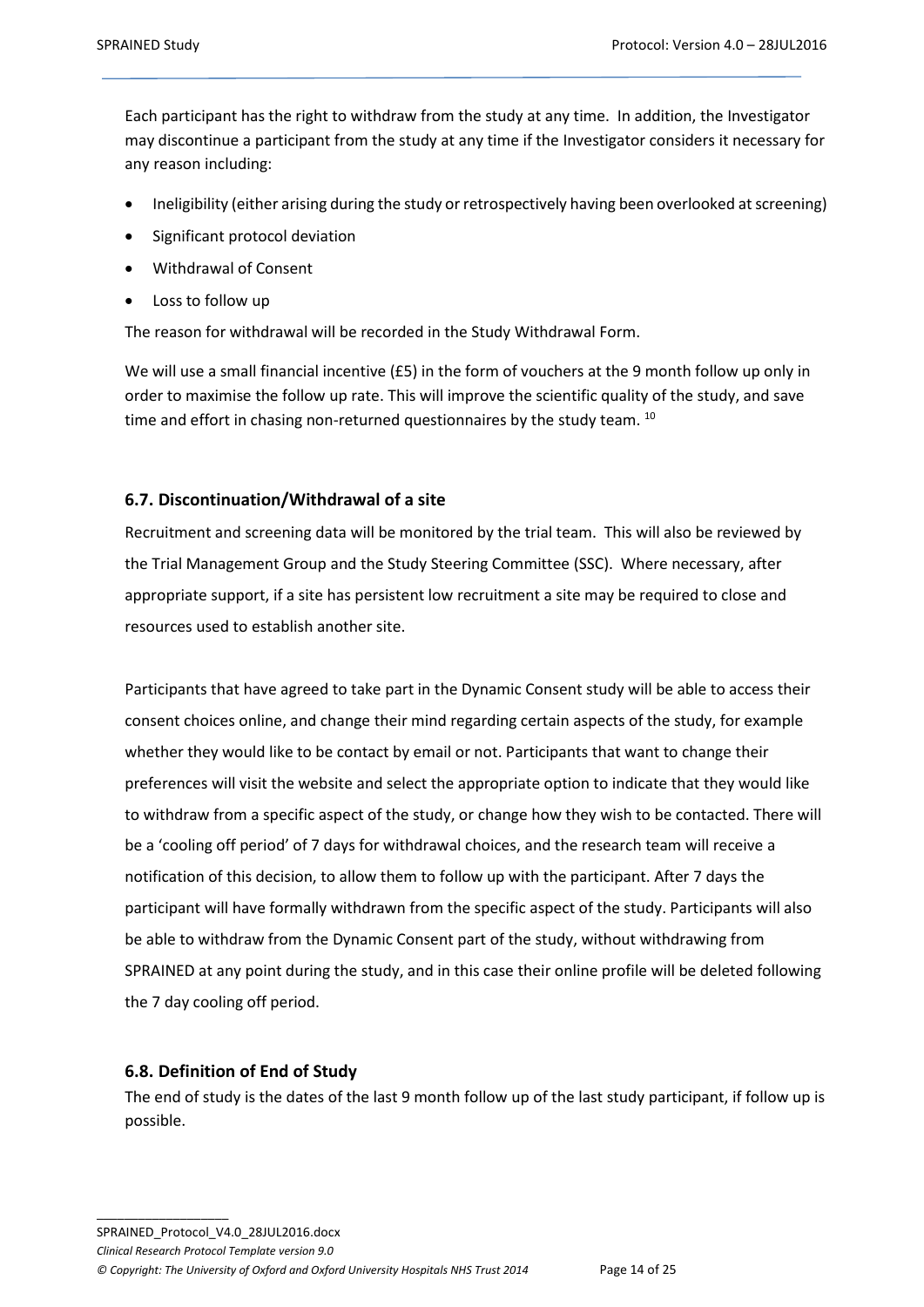### <span id="page-14-0"></span>**6.9. Serious Adverse Events**

No Serious adverse events/adverse events are anticipated as no treatment is being delivered as part of the SPRAINED Study.

# <span id="page-14-2"></span><span id="page-14-1"></span>**7. STATISTICS AND ANALYSIS**

### **7.1. Description of Statistical Methods**

#### *Outcome that we will predict:*

The key factors that signify a poor outcome after ankle sprain are poor function, instability of the joint, which is typified by recurrent sprains and or a significant lack of confidence in the ankle (a persistent feeling of giving way), with or without chronic pain. There is good consensus in international guidance that any of these outcomes would merit further investigation and intervention.

For the development dataset we will define poor outcome at 9 months as either

- Moderate or severe persistent pain
- Moderate or severe functional difficulty
- Significant lack of confidence in the ankle
- Recurrent sprain

\_\_\_\_\_\_\_\_\_\_\_\_\_\_\_\_\_\_\_

These items were collected by self-report in the CAST study. The selection of these variables as outcome indicators is supported by evidence from van  $Rijn<sup>11</sup>$  who reported recovery was most closely associated with improvements in pain and giving way. Wikstrom et al<sup>4</sup> report pain and instability are of greatest concern to patients. We have examined the CAST data set and the event rate is 30%. Given the event rate and number of predictors we will carry forward, we have more than adequate numbers for modelling.

The performance of the tool will be assessed using calibration and discrimination metrics. Calibration will be assessed graphically with results for patients grouped by similar probabilities (tenths) and compare the mean predicted probability to the mean observed outcome.<sup>1213</sup> The calibration plot will also be supplemented with estimates of the calibration slope and intercept. The discrimination of various prognostic models will be summarised with the concordance index (equivalent to the Area Under Receiver Operating Characteristic curve) with 95% confidence interval.

Additional predictors not contained in the development dataset will be examined to see whether they improve the performance of the prognostic model using net reclassification improvement (NRI) and integrated discrimination improvement (IDI).<sup>14</sup>

Neither calibration nor discrimination captures the clinical usefulness of the prediction model (i.e. how does using the prediction model improve on a default policy of no prediction model). This will be examined using decision curve analysis, a relatively novel yet increasingly recommended approach in evaluating the predictive performance of a prediction model. It calculates the net benefit of using the model compared to not using the model,<sup>15</sup> evaluating and determining ranges of cut-off values for decision-making. The approach permits evaluation of the tools over a range of thresholds and the model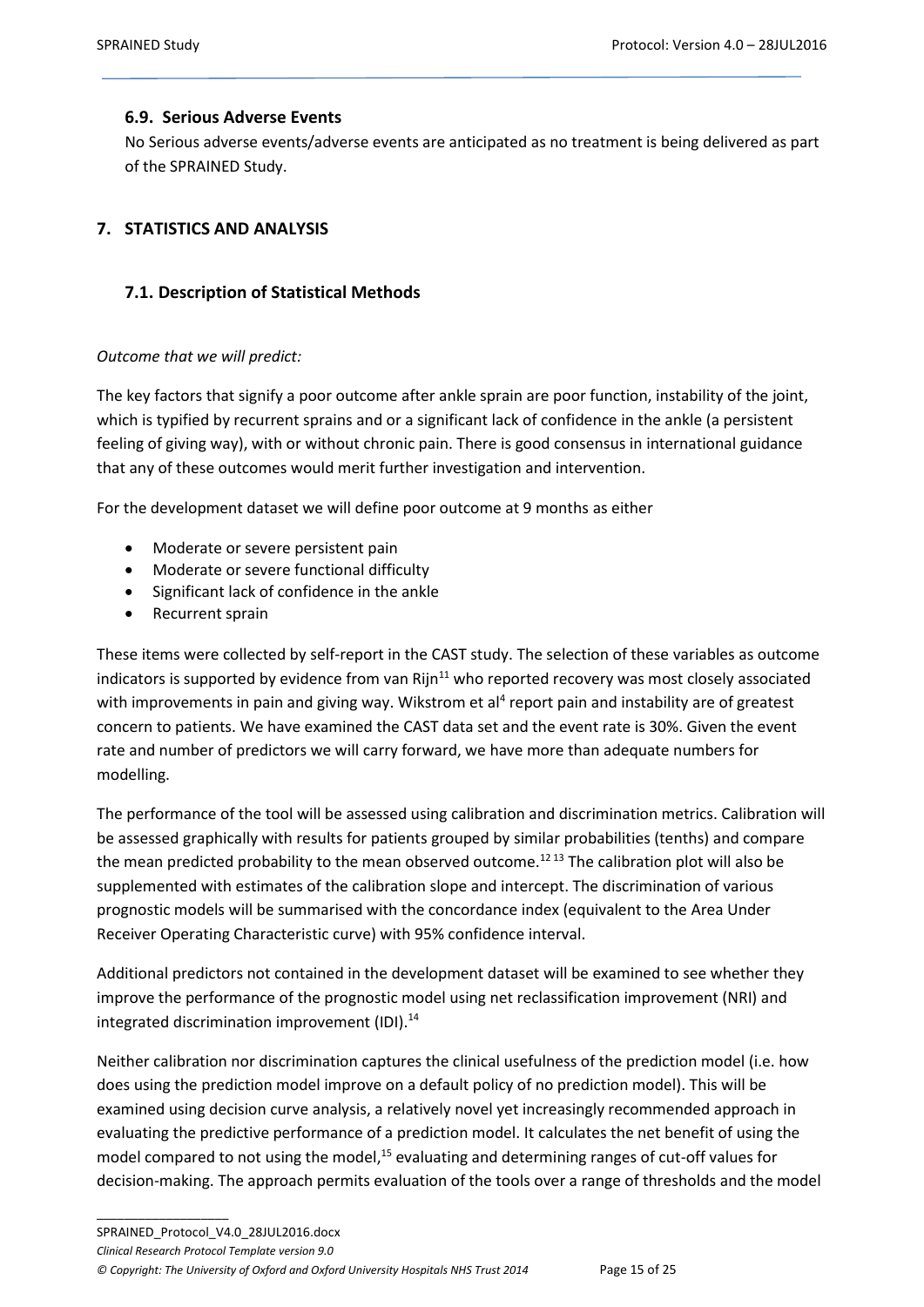with the greatest net benefit (i.e. the number of true positives penalised by a weighted proportion of the false-positives) will be considered as the preferred prediction model. The results will be converted into 'an additional x patients per 1000' who would be identified using the prediction tool compared to not using the tool. If additional predictors are found to be helpful, we will evaluate the incremental value of the predictors and update the model to accommodate these accordingly.<sup>13 16</sup> A model with the greatest net benefit (i.e. the number of true positives penalised by a weighted proportion of the false-positives) will be considered as the preferred prediction model.<sup>15</sup>

As part of the validation of the prognostic tool, we shall identify and evaluate the tool in pre-defined subgroups to evaluate the usefulness of the model in these subgroups. These subgroups will have different case-mix and thus if the model is shown to be useful in these subgroups, it increases the likelihood the model will be generalizable to other untested subgroups (e.g. primary care).<sup>17</sup>

# <span id="page-15-1"></span><span id="page-15-0"></span>**8. DATA MANAGEMENT**

#### **8.1. Access to Data**

Direct access will be granted to authorised representatives from the Sponsor or host institution for monitoring and/or audit of the study to ensure compliance with regulations. All data and documentation will be stored in accordance with regulatory requirements and access to the data will be restricted to authorised study personnel. Oxford Clinical Trials Research Unit (OCTRU) will securely hold the database.

For the Dynamic Consent part of the study, participants will have access to their secure electronic personal profile with a username and password. SPRAINED trialists will have access to a separate portal that will provide an overview of the SPRAINED participants that are using Dynamic Consent; the trialist will be able to see the external trial ID. Names and email addresses will not be visible to anyone other than the participant. Data available to trialists will thus be anonymous.

#### <span id="page-15-2"></span>**8.2. Data Recording and Record Keeping**

Baseline data will be collected from participants and/or the research team and recorded on a paper Clinical Dataset Form and prognostic tool. Data will also be collected for the three study follow up time frames (up to 4 weeks, and at 4 and 9 months, from study registration), and will be via post or via telephone call for collection of core data. Where necessary secure online data collection may take place for the 4 week timeframe.

Baseline Clinical Dataset Forms will be sent by a member of the local research team to the study coordinating office in Oxford by post, using a Freepost account. Follow up CRFs will be sent by the participant to the study coordinating office in Oxford by post, using a Freepost account. Where telephone follow up is used, a member of the central study team will carry out data collection directly onto the follow up CRF.

Upon receipt of questionnaires/CRFs, appropriate data quality and validation checks will be carried out and the data entered into a study-dedicated database which is developed and maintained by OCTRU, a UKCRN Registered Clinical Trials Unit. OpenClinica software will be used. To identify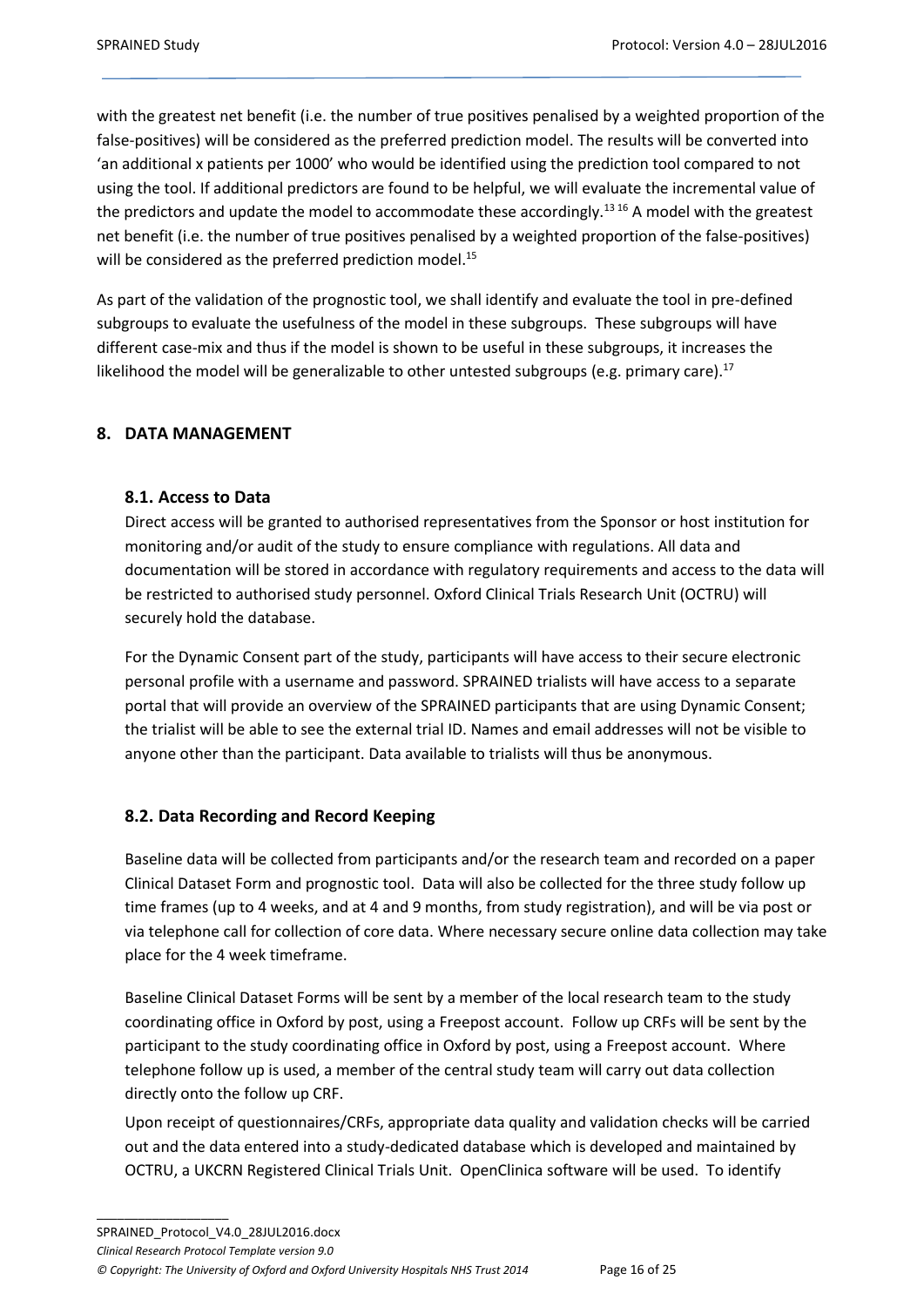manual entry errors a 10% double entry check will be carried out at regular intervals during the data collection phase of the study.

Study documentation must be retained for 5 years after completion of study-related activities. Collaborating sites are delegated the responsibility of archiving local essential documents (including the Investigator Site File) in an appropriate secure environment. The study office will archive the central Trial Master File and associated documents according to University of Oxford policy and this may include the use of an external professional archiving site.

All data will be processed according to the Data Protection Act 1998, and all documents will be stored safely in confidential conditions. On all study-specific documents, other than the signed consent, the participant will be referred to by the study participant number/code, not by name. Identifiable contact information will be stored separately from study data.

For the dynamic consent element of the study, the participant portal will cease to be available to participants 6 months after the completion of the SPRAINED study. The trialist portal will be formally handed over to the OCTRU team and will remain active for the length of time that the SPRAINED data is retained.

# <span id="page-16-0"></span>**9. QUALITY ASSURANCE PROCEDURES**

The study may be monitored or audited in accordance with the current approved protocol, GCP, relevant regulations and standard operating procedures. A Monitoring Plan will be developed according to OCTRU's SOPS which involves a risk assessment. The monitoring activities are based on the outcome of the risk assessment and may involve central monitoring and site monitoring.

# <span id="page-16-2"></span><span id="page-16-1"></span>**10. ORGANISATION**

\_\_\_\_\_\_\_\_\_\_\_\_\_\_\_\_\_\_\_

# **10.1. Project timetable and milestones**

The aim is to recruit 675 patients to the trial over a period of 10 months.

# <span id="page-16-3"></span>**10.2. Study Steering Committee**

The Study Steering Committee (SSC) provides overall supervision of the trial on the behalf of the funder and is chaired by an Independent Member. The SSC abides by the OCTRU Standard Operating Procedure and the OCTRU SSC Charter which is based on the MRC Clinical Trials Unit template. The SSC will monitor study progress and conduct and advise on scientific credibility. Meetings of the SSC will take place at least once a year during the participant recruitment period.

# <span id="page-16-4"></span>**10.3. Study Management Group**

The Study Management Group (SMG) is made up of the Investigators listed on the front of this protocol, and staff working on the project within OCTRU and the Critical Care Trauma and Rehabilitation Trials Group. This group will oversee the day-to-day running of the trial and will meet regularly.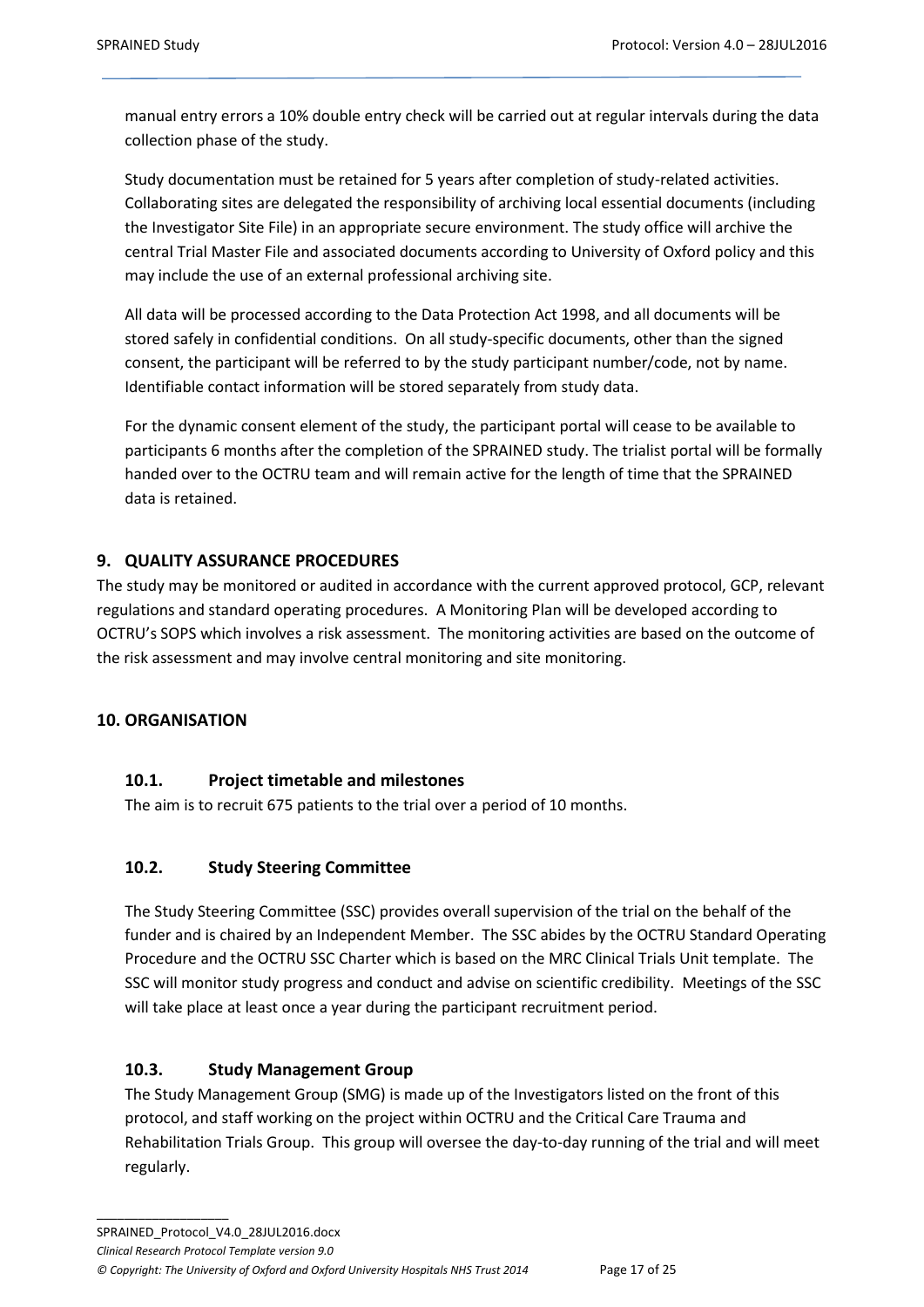### <span id="page-17-0"></span>**10.4. Local Co-ordination**

Each participating site will identify a local Principal Investigator and local research clinician (as necessary). The responsibility of local research clinicians will be to:

- 1. Be familiar with the trial
- 2. Liaise with the SPRAINED coordinating team in Oxford
- 3. Disseminate SPRAINED protocol and information to staff involved in the trial locally
- 4. Ensure mechanisms are in place to facilitate the recruitment of eligible patients, monitor recruitment locally and identify barriers to recruitment and work towards solving them
- 5. Ensure timely consenting of patients
- 6. Work with local Research and Development staff to facilitate approvals
- 7. Deal promptly with missing data queries and return these to the study office
- 8. Facilitate other aspects of local collaboration as appropriate
- 9. Make all data available for verification, audit and inspection purposes as necessary
- 10. Ensure participant confidentiality is respected by all persons at all times
- 11. The PI at each site will identify local staff who will be responsible for delegated duties. The Delegation Log should be updated accordingly. New staff should be trained and added to the log as the study progresses. When the Delegation Log is updated, a copy should be sent to the study coordinating office in Oxford. The Delegation Log is part of the ISF and must be updated when any responsibilities are delegated locally. A copy of the updated version of the log must be sent to the study office.

### <span id="page-17-2"></span><span id="page-17-1"></span>**11. ETHICAL AND REGULATORY CONSIDERATIONS**

#### **11.1. Declaration of Helsinki and Good Clinical Practice**

 This trial will be conducted in accordance with the ethical principles that have their origin in the Declaration of Helsinki, and that are consistent with Good Clinical Practice and the applicable requirements as stated in the Research Governance Framework for Health and Social Care (2<sup>nd</sup> edition 2005). Local investigators must ensure the study is conducted in accordance with relevant regulations and with Good Clinical Practice.

#### <span id="page-17-3"></span>**11.1.1. Ethics approval**

\_\_\_\_\_\_\_\_\_\_\_\_\_\_\_\_\_\_\_

The study can only start after approval from one of the Health Research Authority Ethics Committee, and once local Trust management approvals are in place. The protocol and patient facing documents/advertising material will be submitted to an appropriate Research Ethics Committee (REC), and host institution(s) for written approval.

The Sponsor will also review study documents prior to ethics submission, the Sponsor for the study is: University of Oxford.

The Chief Investigator will submit and, where necessary, obtain approval from the above parties for all substantial amendments to the original approved documents.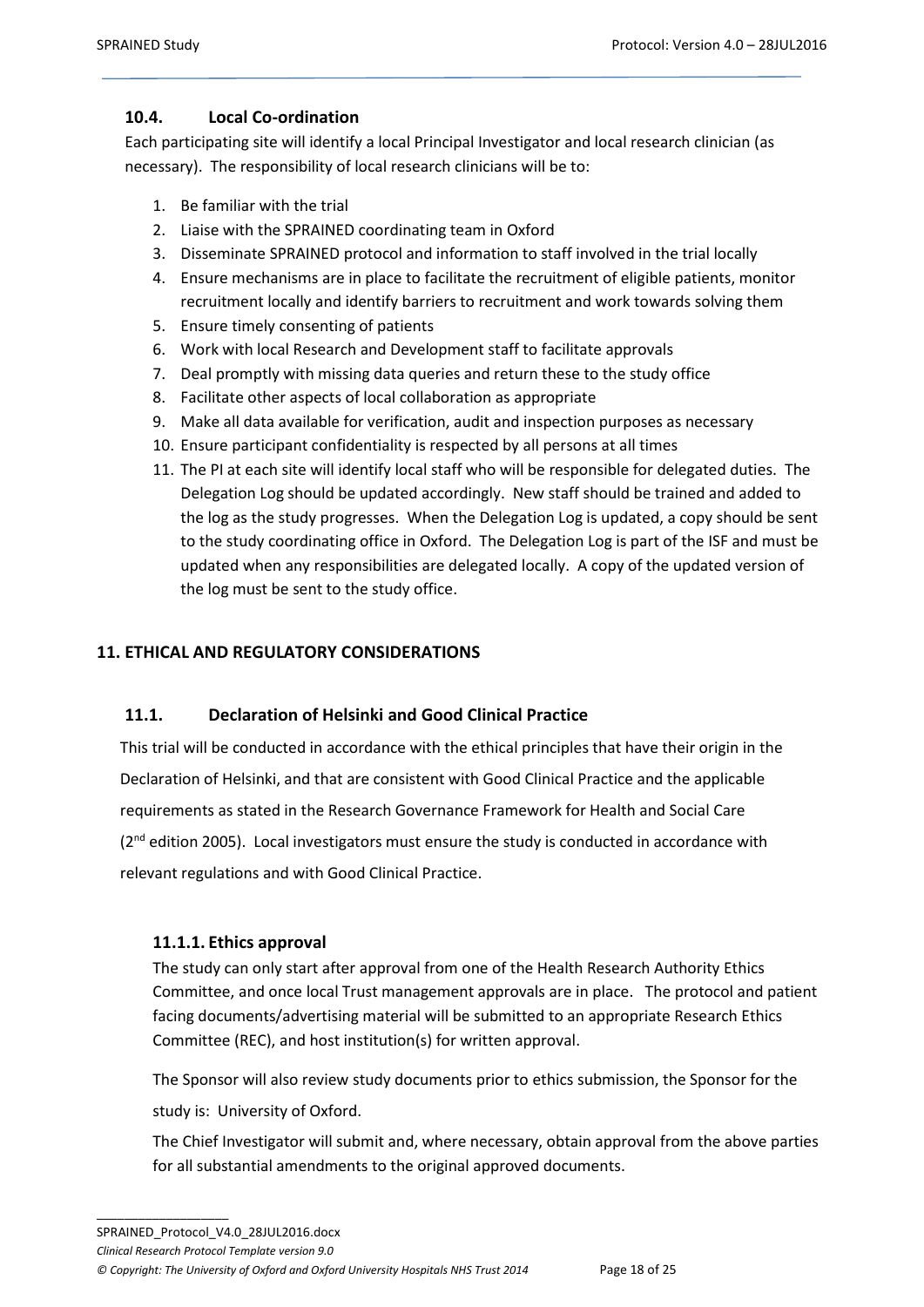The REC has the purpose to look after the rights, well-being and dignity of patients. The REC reference number is given on the front page of this protocol. The NHS REC that reviewed this study was the London and Chelsea REC committee.

# <span id="page-18-0"></span>**11.1.2. Local approvals**

The study office will assist collaborating sites with the necessary approvals to allow the study to take place within their Trust. Typically this involves the submission of a Site Specific Information electronic form via the on-line Integrated Research Application System, and a signed contract between the Sponsor and the local site's Research and Development Office. Once these approvals are in place the study office will inform the local Principal Investigator of the date the study can open to recruitment at their site.

# <span id="page-18-1"></span>**11.2. Reporting**

The CI shall submit once a year throughout the study or on request, an Annual Progress report to the REC Committee, host organisation and Sponsor. In addition, an End of Study notification and final report will be submitted to the same parties. In addition, the funder requires regular Progress Reports throughout the study period.

# <span id="page-18-2"></span>**11.3. Participant Confidentiality**

The study staff will ensure that the participants' anonymity is maintained. The participants will be identified only by initials and a participants ID number on the CRF and any electronic database. All documents will be stored securely and only accessible by study staff and authorised personnel. The study will comply with the Data Protection Act, which requires data to be anonymised as soon as it is practical to do so.

Personal data required for the study will be collected directly from trial participants and hospital notes after consent. All personal information received in paper format for the trial will be held securely and stored separately from any data collected and only accessed by authorised personnel. The consent form includes consent for this data to be held. All staff involved in the study share the same duty of care to prevent unauthorised disclosure of personal information. No data that could be used to identify an individual will be published. Data will be entered and stored on a password protected access restricted secure server at the University of Oxford under the provisions of the Data Protection Act and/or applicable laws and regulations.

# <span id="page-18-4"></span><span id="page-18-3"></span>**12. FINANCE AND INSURANCE**

# **12.1. Funding**

\_\_\_\_\_\_\_\_\_\_\_\_\_\_\_\_\_\_\_

The SPRAINED study funding has been awarded by the NIHR HTA Programme (project number 13/19/06).

Disclaimer: The views and opinions expressed therein are those of the authors and do not necessarily reflect those of the HTA, NIHR, NHS or the Department of Health.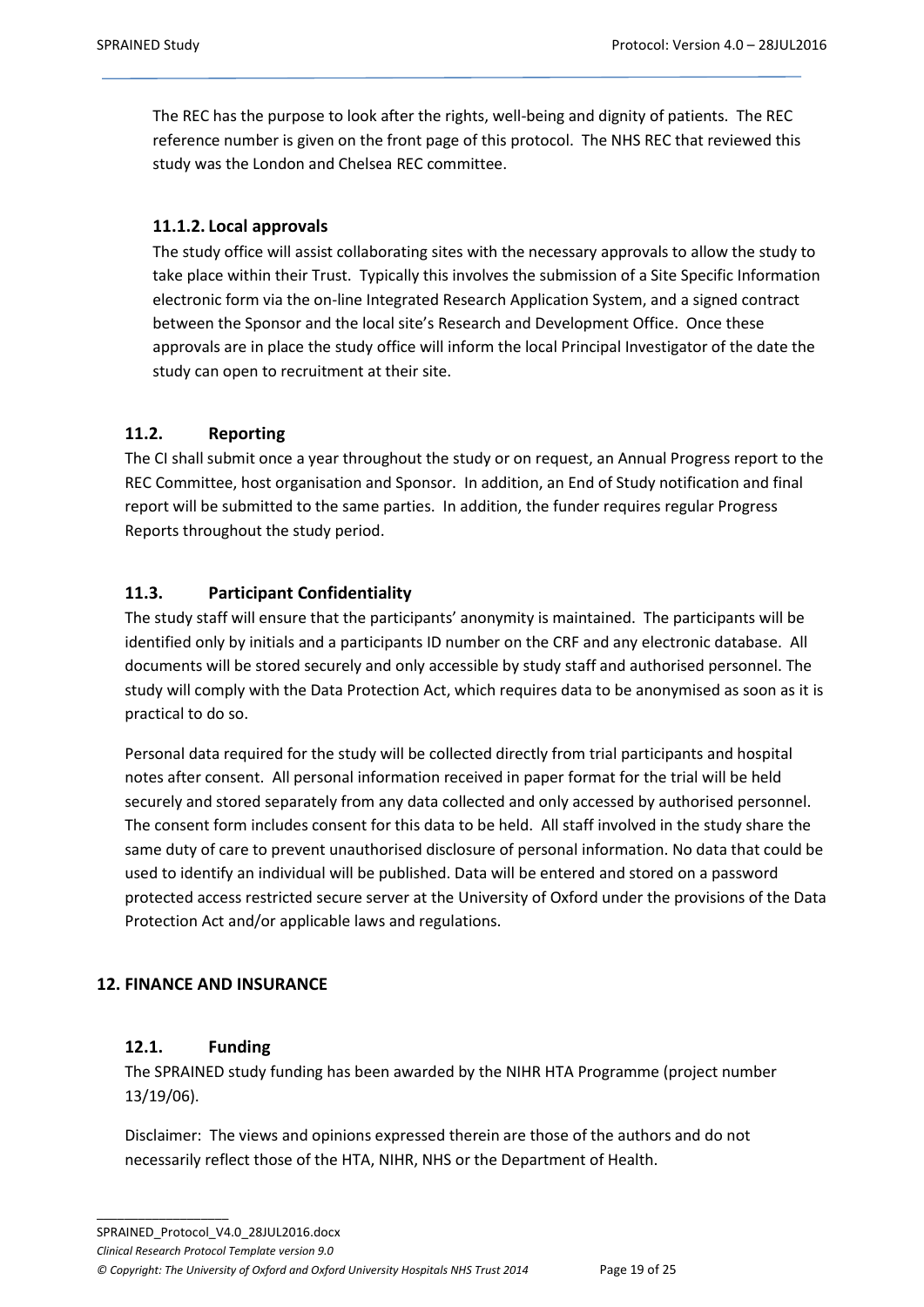# <span id="page-19-0"></span>**12.2. Insurance**

The University has a specialist insurance policy in place which would operate in the event of any participant suffering harm as a result of their involvement in the research (Newline Underwriting Management Ltd, at Lloyd's of London).

# <span id="page-19-1"></span>**13. TRIAL REGISTRATION**

The SPRAINED study is registered on publically available databases on the internet:

- 1. The International Standard Randomised Controlled Trial Number (ISRCTN) Registry: The ISRCTN for SPRAINED is ISRCTN12726986 <http://www.isrctn.com/ISRCTN12726986>
- 2. UK Clinical Research Network Study Portfolio Database: Database ID 18977 <http://public.ukcrn.org.uk/Search/StudyDetail.aspx?StudyID=18977>

# <span id="page-19-2"></span>**14. PUBLICATION POLICY**

Data from this study should not be presented in public or submitted for publication without requesting consent from the Study Steering Committee.

The Investigators will be involved in reviewing drafts of the manuscripts, abstracts, press releases and any other publications arising from the study. Authors will acknowledge that the study was funded by the NIHR HTA programme. Authorship will be determined in accordance with the ICMJE guidelines and other contributors will be acknowledged.

The Chief Investigator will coordinate dissemination of data from this study. All publications using study data from the main analyses will be submitted to the SSC for review before release.

We will provide all participants with a summary of the trial outcome.

# <span id="page-19-3"></span>**15. REFERENCES**

- 1. Cooke M, Marsh J, Clark M, et al. Treatment of severe ankle sprain: a pragmatic randomised controlled trial comparing the clinical effectiveness and cost-effectiveness of three types of mechanical ankle support with tubular bandage. The CAST trial. Health Technol Assess 2009;**13**(13):iii, ix-x, 1- 121.
- 2. van Rijn RM, van Os AG, Bernsen RM, et al. What is the clinical course of acute ankle sprains? A systematic literature review. Am J Med 2008;**121**(4):324-31.e6.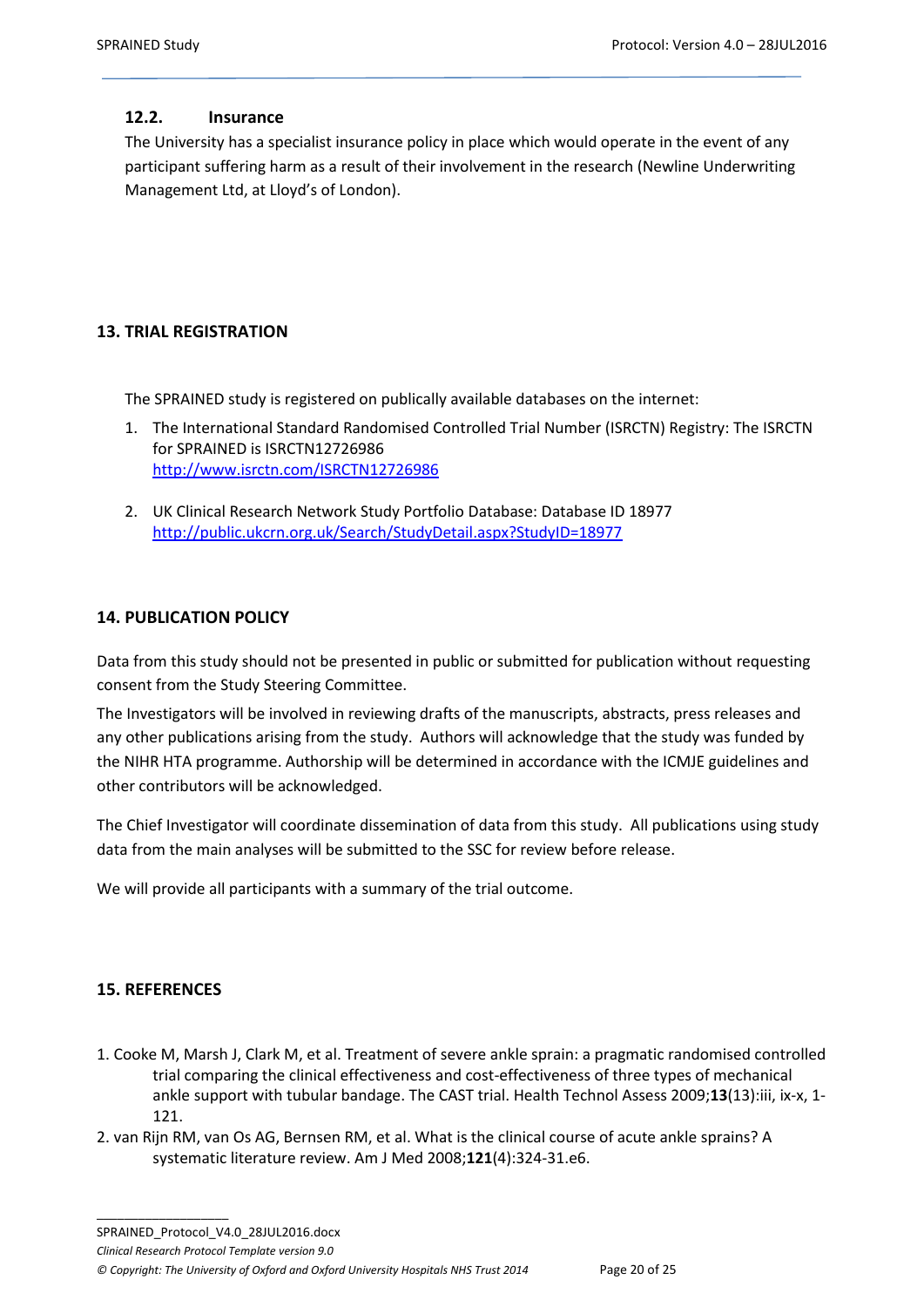- 3. Polzer H, Kanz KG, Prall WC, et al. Diagnosis and treatment of acute ankle injuries: development of an evidence-based algorithm. Orthop Rev (Pavia) 2012;**4**(1):e5.
- 4. Wikstrom EA, Hubbard-Turner T, McKeon PO. Understanding and treating lateral ankle sprains and their consequences: a constraints-based approach. Sports Med 2013;**43**(6):385-93.
- 5. Verhagen RA, de Keizer G, van Dijk CN. Long-term follow-up of inversion trauma of the ankle. Arch Orthop Trauma Surg 1995;**114**(2):92-6.
- 6. Stiell I, Wells G, Laupacis A, et al. Multicentre trial to introduce the Ottawa ankle rules for use of radiography in acute ankle injuries. Multicentre Ankle Rule Study Group. BMJ 1995;**311**(7005):594-7.
- 7. van Dijk CN, Mol BW, Lim LS, et al. Diagnosis of ligament rupture of the ankle joint. Physical examination, arthrography, stress radiography and sonography compared in 160 patients after inversion trauma. Acta Orthop Scand 1996;**67**(6):566-70.
- 8. Roos EM, Brandsson S, Karlsson J. Validation of the foot and ankle outcome score for ankle ligament reconstruction. Foot & Ankle International 2001;**22**(10):788-94.
- 9. Brooks R. EuroQol: the current state of play. Health Policy 1996;**37**(1):53-72.
- 10. Edwards PJ, Roberts I, Clarke MJ, et al. Methods to increase response to postal and electronic questionnaires. Cochrane Database Syst Rev 2009(3):MR000008.
- 11. van Rijn RM, Willemsen SP, Verhagen AP, et al. Explanatory variables for adult patients' self-reported recovery after acute lateral ankle sprain. Phys Ther 2011;**91**(1):77-84.
- 12. Steyerberg EW. *Clinical prediction models: a practical approach to development, validation, and updating*: Springer, 2009.
- 13. Harrell FE. *Regression modeling strategies: with applications to linear models, logistic regression, and survival analysis*: Springer, 2001.
- 14. Pencina MJ, D'Agostino RB, Vasan RS. Evaluating the added predictive ability of a new marker: from area under the ROC curve to reclassification and beyond. Stat Med 2008;**27**(2):157-72; discussion 207-12.
- 15. Vickers AJ, Elkin EB. Decision curve analysis: a novel method for evaluating prediction models. Med Decis Making 2006;**26**(6):565-74.
- 16. Sullivan LM, Massaro JM, D'Agostino RB. Presentation of multivariate data for clinical use: The Framingham Study risk score functions. Stat Med 2004;**23**(10):1631-60.
- 17. Altman DG, Royston P. What do we mean by validating a prognostic model? Stat Med 2000;**19**(4):453-73.
- 18. Peduzzi P, Concato J, Kemper E, et al. A simulation study of the number of events per variable in logistic regression analysis. J Clin Epidemiol 1996;**49**(12):1373-9.
- 19. Vittinghoff E, McCulloch CE. Relaxing the rule of ten events per variable in logistic and Cox regression. Am J Epidemiol 2007;**165**(6):710-8.
- 20. Royston P, Altman DG, Sauerbrei W. Dichotomizing continuous predictors in multiple regression: a bad idea. Stat Med 2006;**25**(1):127-41.
- 21. Royston P, Sauerbrei W. Building multivariable regression models with continuous covariates in clinical epidemiology--with an emphasis on fractional polynomials. Methods Inf Med 2005;**44**(4):561-71.
- 22. Vergouwe Y, Royston P, Moons KG, et al. Development and validation of a prediction model with missing predictor data: a practical approach. J Clin Epidemiol 2010;**63**(2):205-14.
- 23. O'Connor SR, Bleakley CM, Tully MA, et al. Predicting functional recovery after acute ankle sprain. PLoS One 2013;**8**(8):e72124.
- 24. van Middelkoop M, van Rijn RM, Verhaar JA, et al. Re-sprains during the first 3 months after initial ankle sprain are related to incomplete recovery: an observational study. J Physiother 2012;**58**(3):181-8.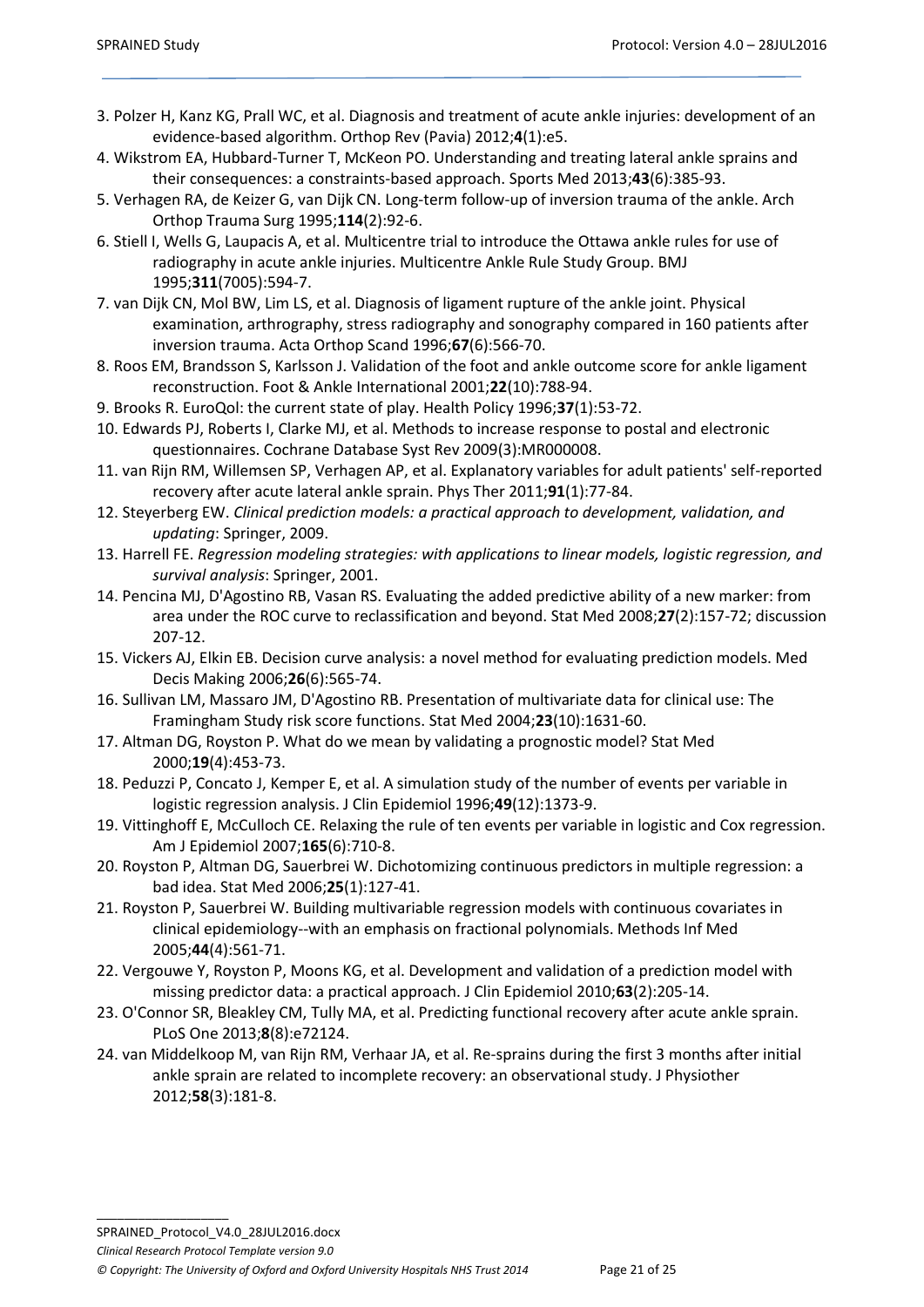### <span id="page-21-0"></span>**16. APPENDIX A: STAGES OF THE SPRAINED STUDY**

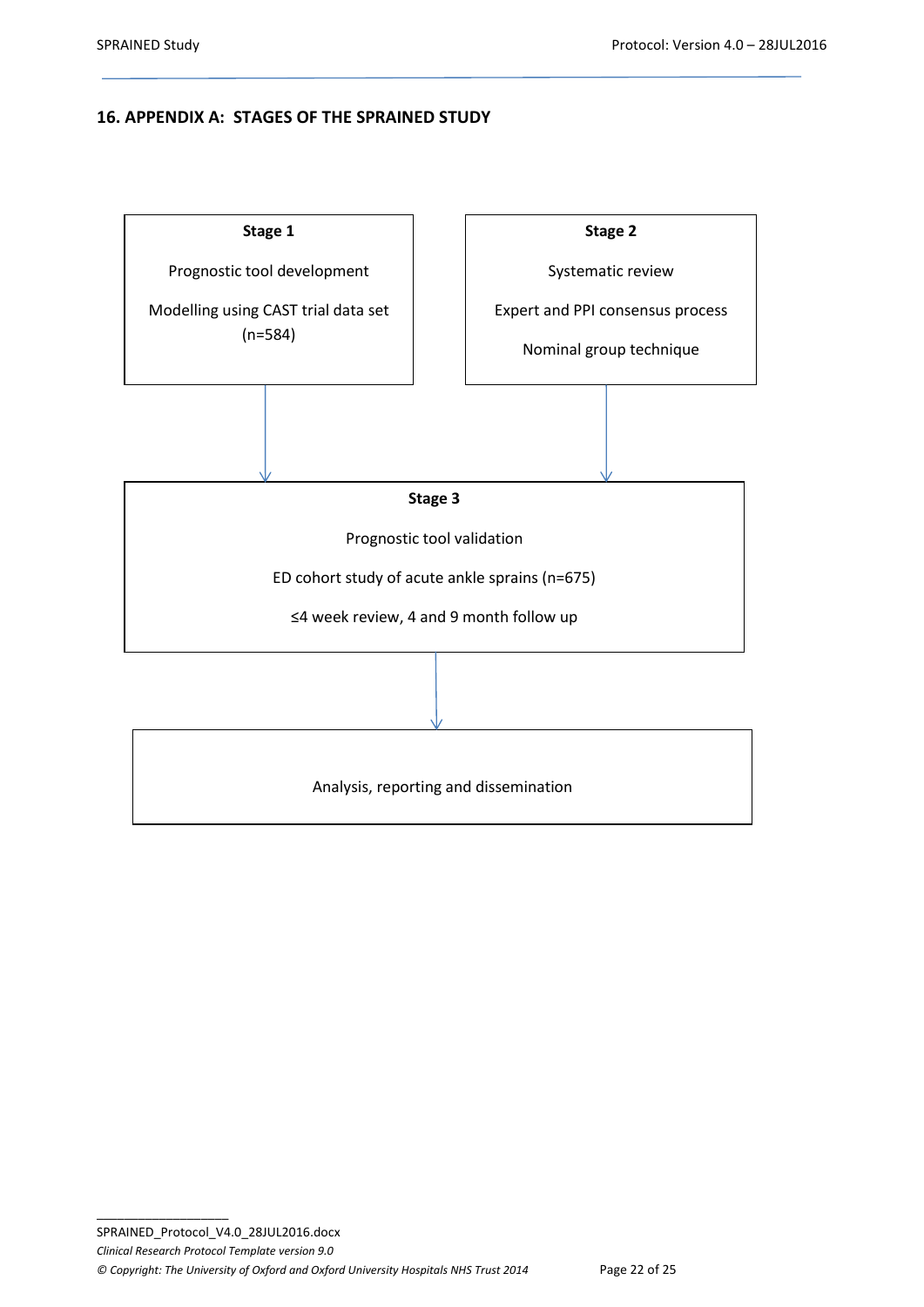### <span id="page-22-0"></span>**17. APPENDIX B: COHORT STUDY SUMMARY**

#### **SPRAINED STUDY**

### **Synthesising a clinical Prognostic Rule for Ankle INjuries in the Emergency Department**

A Cohort Study to externally validate a prognostic tool developed in the early stages of SPRAINED

A minimum of 5 NHS EDs and MIUs will participate in recruiting patients for approximately 10 months. Sites with a target recruitment rate of approximately 15 patients per month will be selected. 675 patients attending EDs and MIUs will be recruited. The initial approach will be made by a member of the ED/MIU clinical team upon presentation in the ED/MIU. An oral explanation of the study along with a study information leaflet will be given to all potentially eligible patients. Posters to display in the departments will be provided.

Participant's eligibility:

#### **Inclusion Criteria:**

- Participant is willing and able to give informed consent for participation in the study
- Male or Female, aged 16 years or above
- Diagnosed with acute ankle sprain ( $\leq$  7 days old)

#### **Exclusion Criteria:**

- Ankle fracture (excluding flake fracture ≤ 2mm)
- Other recent (≤ 3 months) lower limb fracture

The informed consent process will be carried out by a qualified health care professional with delegated authority from the Principal Investigator. We anticipate in most sites this will be a research nurse/Allied Health Professional who will be a part of the local Clinical Research Network team.

#### Prognostic tool used at:

- 1. Initial attendance (patient or ED clinician completion)
- 2. Up to 4 weeks after study registration via online/postal/telephone questionnaire

#### Participant Questionnaire:

- 1. At 4 months after study registration
- 2. At 9 months after study registration

4 and 9 month follow up may be carried out by online, post or telephone questionnaire. Each participant remains in the study for a total of 9 months.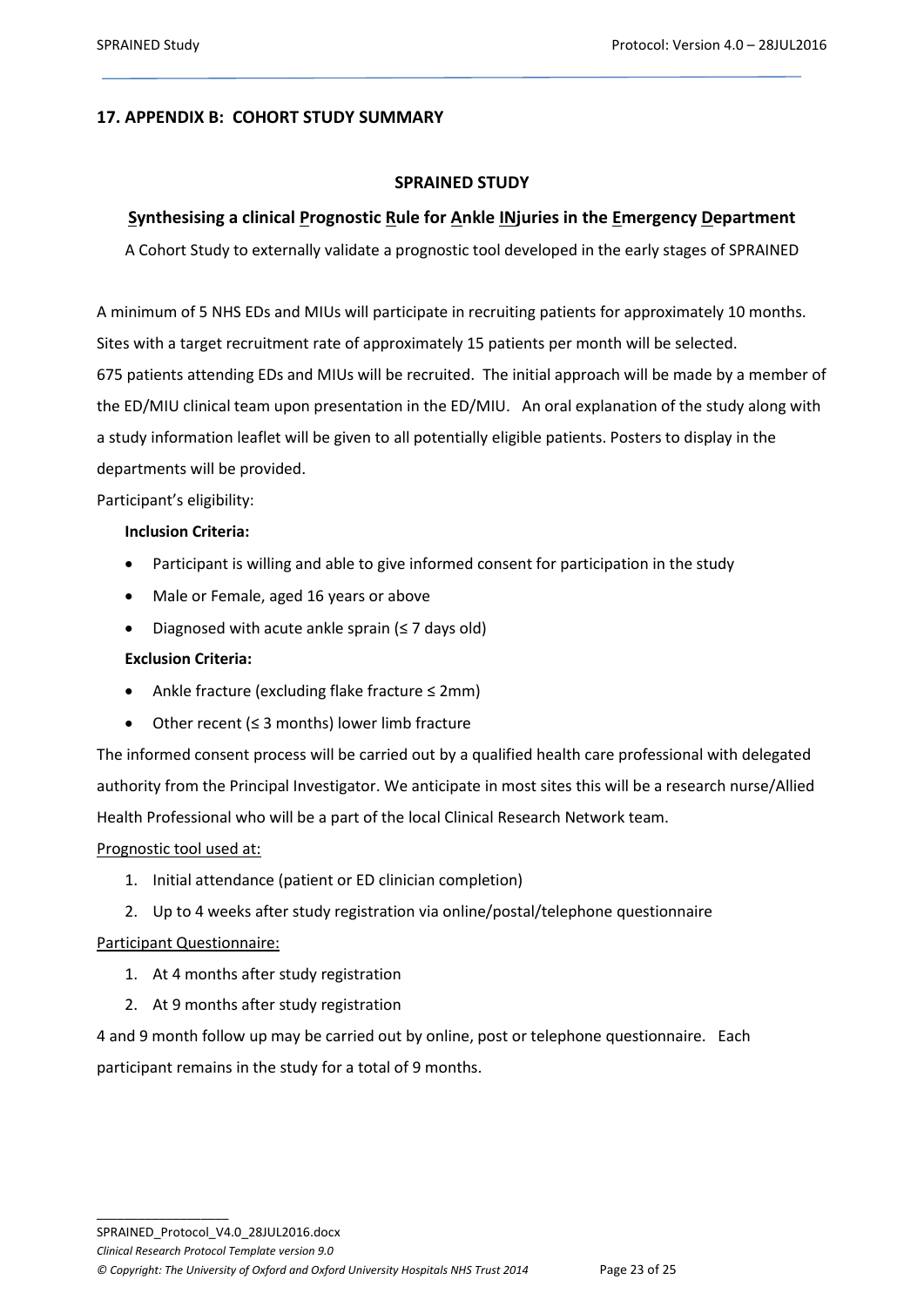### <span id="page-23-0"></span>**18. APPENDIX C: SUMMARY DESCRIPTION OF STAGES 1 AND 2**

Stage 1: Developing a multivariable prognostic model from the CAST dataset for assessment of risk of poor outcome.

CAST is the largest trial of interventions for moderate to severe ankle sprains to date (worldwide), by a considerable margin (n=584).<sup>1</sup> Professor Sallie Lamb was Chief Investigator of CAST which followed up between 584 and 441 participants depending on the point of follow up. There is data on a comprehensive number of predictors, including those identified as potentially important by clinical guidelines/consensus and in previous multivariable analyses. The central research team have data at ED presentation, 3 to 5 days later, then at 1, 3 and 9 months. Variables will be identified for the prognostic tool using multivariable logistic regression modelling and will model the impact of a review at about five days. The CAST study had full ethical and governance approvals and consent taken covers intended use of the data.

There is currently no consensus on the best approach to developing a prediction model, however, the early stages of the SPRAINED study will use a transparent process that implements appropriate statistical methods and adheres to current methodological recommendations.<sup>1213</sup> Up to 15 candidate predictor variables will be chosen for inclusion in a multivariable logistic regression model (recovered or not). Simulation studies examining predictor variables for inclusion in logistic regression models suggest at least 10 events per candidate predictor to avoid over fitting,<sup>18</sup> whilst others have suggested this figure could be as low as 5.<sup>19</sup> A backwards selection procedure will be used to select which of the candidate predictor variables should be included in the final prediction model (with p < 0.2 conservatively taken to warrant inclusion and prevent over fitting). All continuous predictors will be kept as continuous in the modelling to avoid any loss in power (e.g. by dichotomising).<sup>20</sup> Any continuous predictors exhibiting a nonlinear relationship with the outcome will be considered for modelling using fractional polynomials.<sup>21</sup> There is missing data in the CAST data set, although the baseline predictor set is near complete, and final follow up is greater than 76%. To avoid excluding patients and thereby reducing the sample size, multiple imputation will be used to impute missing values, under a missing at random assumption.

The number of available predictors plausibly related to the outcome could be as many as 30. The number of predictors for inclusion into the multivariable modelling will be reduced by examining whether predictors can be combined (due to multicollinearity), based on either subject knowledge, statistical clustering techniques, complexity measurement and completeness of measurement.<sup>1322</sup> Predictors will also be considered for omission if the distribution of the predictor is narrow, thereby unlikely to contain sufficient predictive information and face-validity.

A series of models will be run to compare the inclusion of objective clinical examination variables supplementary to self-report items, as well as the added value of additional information at different time points. The utility of the 4 week data from the CAST dataset will be explored to replicate findings of previous prognostic models generated from the baseline and follow up data of clinical trials.<sup>23 24</sup> A targeted approach at 4 weeks will be evaluated to see if this is helpful (for example picking up those who self-report persisting problems).